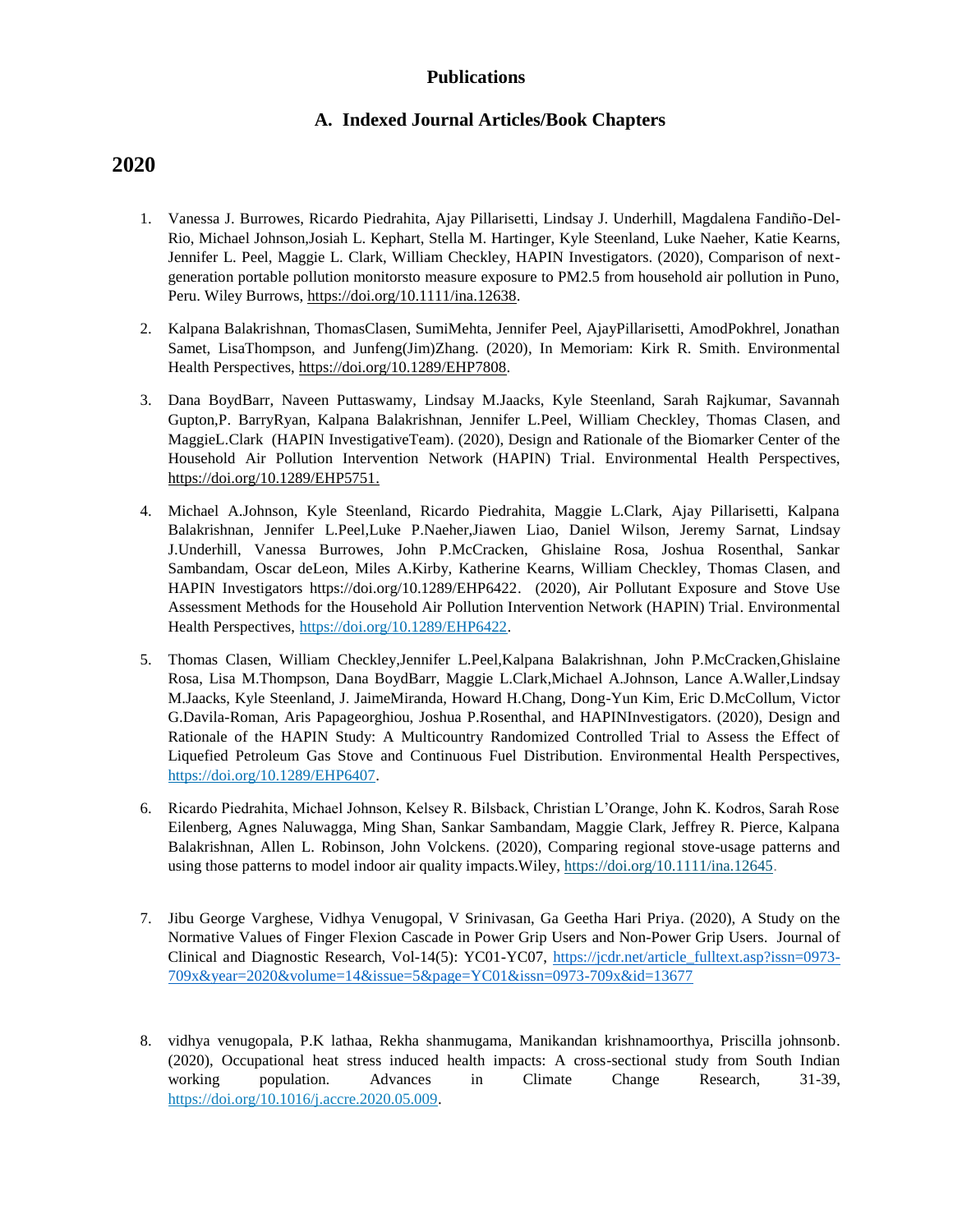- 9. Vidhya Venugopal , P.K. Lathaa, Rekha Shanmugama, Manikandan Krishnamoorthy , Krishnan Srinivasan, Kumaravel Perumal , Jeremiah S. Chinnadurai. (2020), Risk of kidney stone among workers exposed to high occupational heat stress - A case study from southern Indian steel industry. Science of the Total Environment, [https://doi.org/10.1016/j.scitotenv.2020.137619.](https://doi.org/10.1016/j.scitotenv.2020.137619)
- 10. ibu George Varghese, Vidhya Venugopal, V Srinivasan, Ga Geetha Hari Priya. (2020), Gender Oriented Variations In The Finger Flexion Cascade In Normal Individuals. International Journal of Physiotherapy, Vol 7(2), 59-68, ISSN: 2348 – 8336, <https://doi.org/10.15621/ijphy/2020/v7i2/652> .
- 11. Samantha Sivaswamy, Sankar Sambandan, Naveen Puttusamy, Padmavathi Ramasamy, M Surianarayanan, Sudhakar Rao Saidam. (2020), Urinary 1-Hydroxypyrene levels among children with asthma in Chennai, South India. Indian Journal of Science and Technology, 13(12): 1316-1320. [https://doi.org/10.17485/IJST/v13i12.138.](https://doi.org/10.17485/IJST/v13i12.138)
- 12. Samantha Sivaswamy, Sankar Sambandan, Padmavathi Ramasamy, M Surianarayanan. (2020), Prevalence and risk factors associatedwith wheezing among children and adolescents from Chennai, South India. Indian Journal of Science and Technology, 13(12): 1316-1320[. https://doi.org/10.17485/IJST/v13i12.259.](https://doi.org/10.17485/IJST/v13i12.259)

- 13. GBD 2017 Diarrhoeal Disease Collaborators. (2019), Quantifying risks and interventions that have affected the burden of diarrhoea among children younger than 5 years: an analysis of the Global Burden of Disease Study 2017. Lancet Infect Dis, pii: S1473-3099(19)30401-3. [https://doi.org/10.1016/S1473-](https://doi.org/10.1016/S1473-3099(19)30401-3) [3099\(19\)30401-3.](https://doi.org/10.1016/S1473-3099(19)30401-3) [Epub ahead of print] PMID: 31678029.
- 14. GBD 2017 Lower Respiratory Infections Collaborators. (2019), Quantifying risks and interventions that have affected the burden of lower respiratory infections among children younger than 5 years: an analysis for the Global Burden of Disease Study 2017. Lancet Infect Dis, pii: S1473-3099(19)30410-4. [https://doi.org/10.1016/S1473-3099\(19\)30410-4](https://doi.org/10.1016/S1473-3099(19)30410-4) [Epub ahead of print] PMID: 31678026.
- 15. Ranzani OT, Milà C, Sanchez M, Bhogadi S, Kulkarni B, Balakrishnan K, Sambandam S, Sunyer J, Marshall JD, Kinra S, Tonne C. (2019), Association between ambient and household air pollution with carotid intima-media thickness in peri-urban South India: CHAI-Project. Int J Epidemiol., pii: dyz208. <https://doi.org/10.1093/ije/dyz208>. [Epub ahead of print]PMID: 31605119.
- 16. Goodman D, Crocker ME, Pervaiz F, McCollum ED, Steenland K, Simkovich SM, Miele CH, Hammitt LL, Herrera P, Zar HJ, Campbell H, Lanata CF, McCracken JP, Thompson LM, Rosa G, Kirby MA, Garg S, Thangavel G, Thanasekaraan V, Balakrishnan K, King C, Clasen T, Checkley W; HAPIN Investigators. (2019), Challenges in the diagnosis of paediatric pneumonia in intervention field trials: recommendations from a pneumonia field trial working group. Lancet Respir Med., 7(12):1068-1083. [https://doi.org/10.1016/S2213-2600\(19\)30249-8.](https://doi.org/10.1016/S2213-2600(19)30249-8) Epub 2019 Oct 4. Review. PMID: 31591066.
- 17. Liao J, McCracken JP, Piedrahita R, Thompson L, Mollinedo E, Canuz E, De Léon O, Díaz-Artiga A, Johnson M, Clark M, Pillarisetti A, Kearns K, Naeher L, Steenland K, Checkley W, Peel J, Clasen TF HAPIN investigators. (2019), The use of bluetooth low energy Beacon systems to estimate indirect personal exposure to household air pollution. J Expo Sci Environ Epidemiol. [https://doi.org/10.1038/s41370-019-0172-z.](https://doi.org/10.1038/s41370-019-0172-z) [Epub ahead of print] PMID: 31558836.
- 18. Quinn AK, Williams K, Thompson LM, Rosa G, Díaz-Artiga A, Thangavel G, Balakrishnan K, Miranda JJ, Rosenthal JP, Clasen TF, Harvey SA. (2019), Compensating control participants when the intervention is of significant value: experience in Guatemala, India, Peru and Rwanda. BMJ Glob Health., 21;4(4): e001567. [http://dx.doi.org/10.1136/bmjgh-2019-001567.](http://dx.doi.org/10.1136/bmjgh-2019-001567) eCollection 2019. Review. PMID: 31543990 Free PMC Article.
- 19. Sanchez M, Milà C, Sreekanth V, Balakrishnan K, Sambandam S, Nieuwenhuijsen M, Kinra S, Marshall JD, Tonne C.J. (2019), Personal exposure to particulate matter in peri-urban India: predictors and association with ambient concentration at residence. Expo Sci Environ Epidemiol, doi: 10.1038/s41370- 019-0150-5.[Epub ahead of printPMID: 31263182. https://www.nature.com/articles/s41370-019-0150-5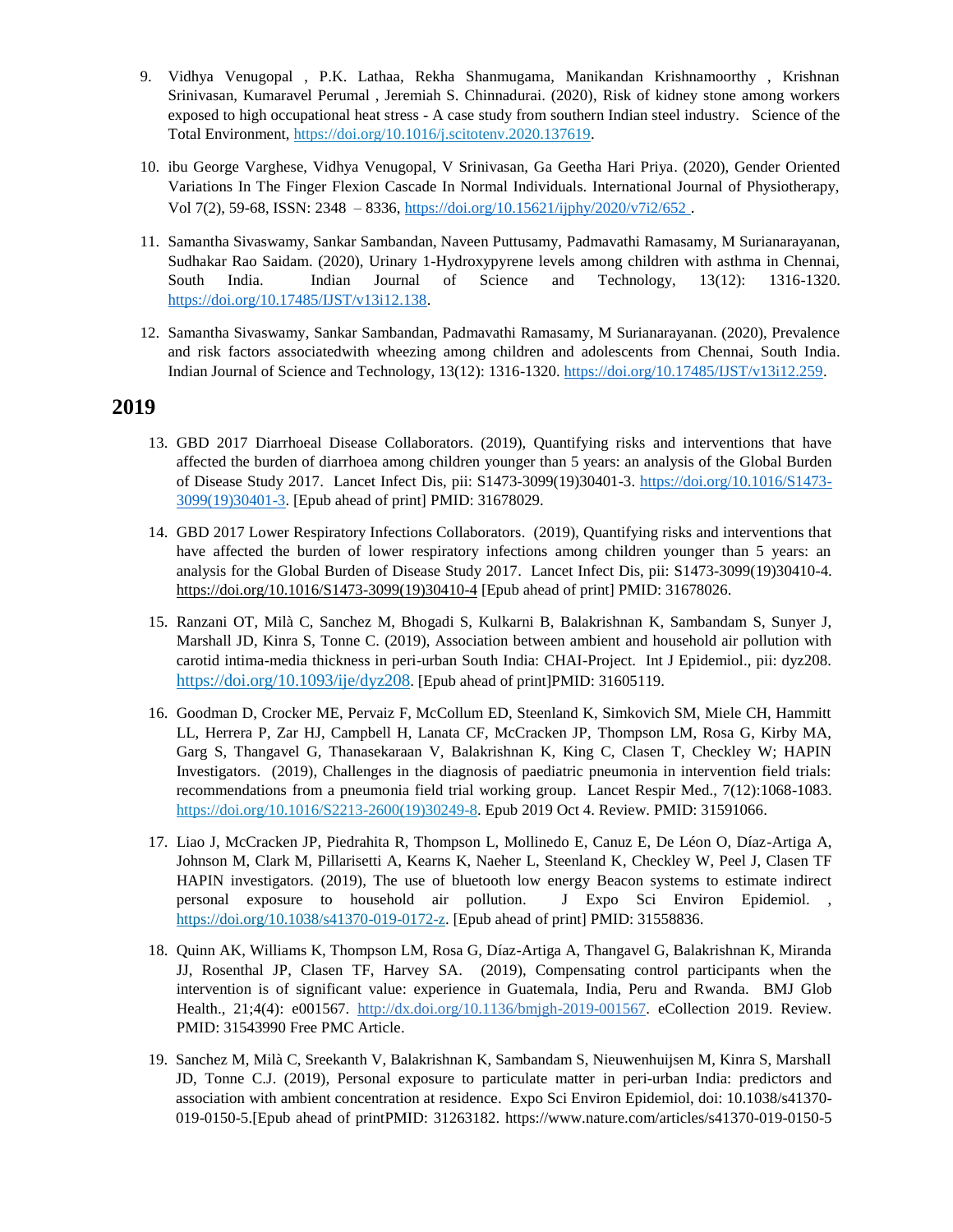20. Vidhya Venugopal, Manikandan Krishnamoorthy, Vettriselvi Venkatesan, Vijayalakshmi Jaganathan., Rekha Shanmugam, Karthik Kanagaraj, Dr. Solomon FD Paul. (2019), Association between occupational heat stress and DNA damage in lymphocytes of workers exposed to hot working environments in a steel industry in southern India". Published on July 22nd 2019. Temperature, [https://doi.org/10.1080/23328940.2019.1632144.](https://doi.org/10.1080/23328940.2019.1632144)

.

- 21. Vidhya Venugopal, Rekha Shanmugam, Priscilla Johnson, Rebekah Ann Isabel Lucas and Kristina Jakobsson. (2019), Heat stress and inadequate toilet access at work places in India – a potential hazard to working women in a changing climate. Climanosco, ISSN 2673-1568[, https://doi.org/10.3402/gha.v9.31945.](https://doi.org/10.3402/gha.v9.31945)
- 22. Mertens A, Balakrishnan K, Ramaswamy P, Rajkumar P, Ramaprabha P, Durairaj N, Hubbard AE, Khush R, Colford JM Jr, Arnold BF. (2019), Associations between High Temperature, Heavy Rainfall, and Diarrhea among Young Children in Rural Tamil Nadu, India: A Prospective Cohort Study. Environ Health Perspect. , 127(4):47004. [https://doi.org/10.1289/EHP3711.](https://doi.org/10.1289/EHP3711)
- 23. Pillarisetti A, Ghorpade M, Madhav S, Dhongade A, Roy S, Balakrishnan K, Sankar S, Patil R, Levine DI, Juvekar S, Smith KR. (2019), Promoting LPG usage during pregnancy: A pilot study in rural Maharashtra, India. Environ Int. 127:540-549. [https://doi.org/10.1016/j.envint.2019.04.017.](https://doi.org/10.1016/j.envint.2019.04.017)
- 24. India State-Level Disease Burden Initiative Air Pollution Collaborators. (2019), The impact of air pollution on deaths, disease burden, and life expectancy across the states of India: The Global Burden of Disease Study 2017. Lancet Planet Health, 3(1): e26-e39. [https://doi.org/10.1016/S2542-](https://doi.org/10.1016/S2542-5196(18)30261-4) [5196\(18\)30261-4.](https://doi.org/10.1016/S2542-5196(18)30261-4)
- 25. Kalpana Balakrishnan. (2019), The power of data to drive change. Bull World Health Organ 2019, 1. 97:81–82 | doi: [http://dx.doi.org/10.2471/BLT.19.030219,](http://dx.doi.org/10.2471/BLT.19.030219)
- 26. Kalpana Balakrishnan, Sagnik Dey, Lalit Dandona. (2019), The impact of air pollution on deaths, disease burden, and life expectancy across the states of India: The Global Burden of Disease Study 2017. Lancet Planetary Health, [https://doi.org/10.1016/S2542-5196\(18\)30261-4.](https://doi.org/10.1016/S2542-5196(18)30261-4)
- 27. Vidhya Venugopal, Manikandan Krishnamoorthy, Vettriselvi Venkatesan, Vijayalakshmi Jaganathan, Rekha Shanmugam, Karthik Kanagaraj & Dr. Solomon FD Paul. (2019), Association between occupational heat stress and DNA damage in lymphocytes of workers exposed to hot working environments in a steel industry in southern India. Temperature, ISSN 2332-8959, [https://doi.org/10.1080/23328940.2019.1632144.](https://doi.org/10.1080/23328940.2019.1632144)
- 28. Karin Lundgren Kownacki, Siri M. Kjellberg, Pernille Goosh, Marwa Dabaieh & Vidhya Venugopal. (2019), Increasing heat creates hardship for brick kiln workers in Chennai, India and the alternative pathways reducing it. Climanosco, ISSN 2673-1568, [https://doi.org/10.37207/CRA.2.1.](https://doi.org/10.37207/CRA.2.1)
- 29. Vidhya Venugopal, Rekha Shanmugam,Priscilla Johnson, Rebekah Ann Lucas, Kristina Jakobsson. (2019), Heat stress and inadequate toilet access at work place a potential hazard to working women in changing climate. Climanosco, ISSN 2673-1568. <https://doi.org/10.37207/CRA.2.4> .
- 30. Vidhya Venugopal, Latha PK, Rekha S, Manikandan K, Kjellstrom T. (2019), Risk factors for heat strain–comparing indoor and outdoor workers in the changing climate scenario. BMJ-Occupational and Environmental Medicine,<http://dx.doi.org/10.1136/OEM-2019-EPI.184> .
- 31. S. Jothi Lakshmi, Saranya Jaisankar and Krishnendu Mukhopadhyay. (2019), Knowledge, Attitude, Practice and its impact on Acetyl Choline Esterase level among Organo-Phosphate Pesticide Applicators in South India. Indian Journal of Science and Technology,Vol 12(13), [https://indjst.org/articles/knowledge-attitude-practice-and-its-impact-on-acetylcholine-esterase-level](https://indjst.org/articles/knowledge-attitude-practice-and-its-impact-on-acetylcholine-esterase-level-among-organophosphate-pesticide-applicators-in-south-india)[among-organophosphate-pesticide-applicators-in-south-india .](https://indjst.org/articles/knowledge-attitude-practice-and-its-impact-on-acetylcholine-esterase-level-among-organophosphate-pesticide-applicators-in-south-india)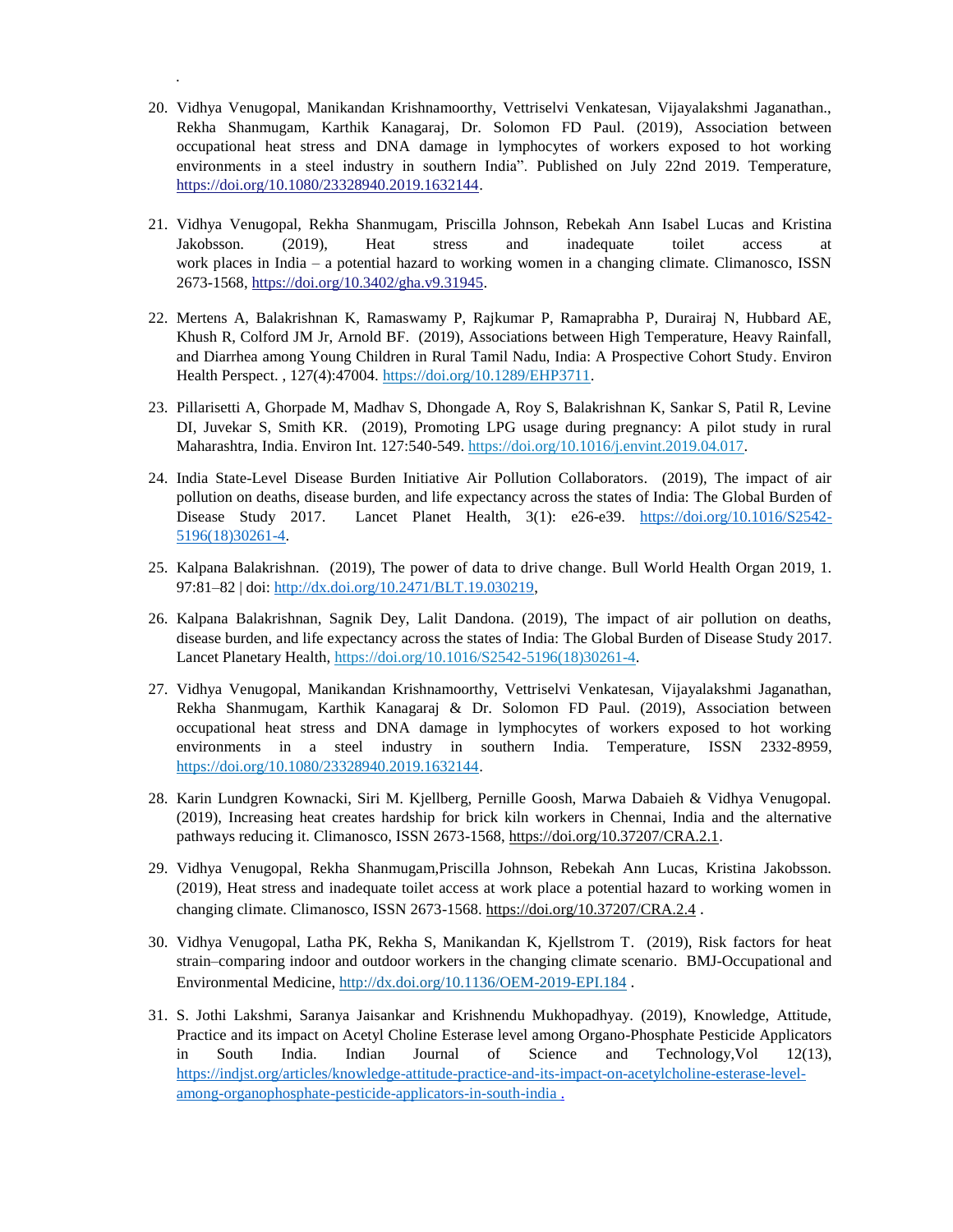- 32. S. Jothi Lakshmi, Santu Ghosh, Padmavathi Ramaswamy, Shriram Mahadevan and Krishnendu Mukhopadhyay. (2019), 'A cross sectional study on type-2 diabetes meletus among organophosphate pesticide applicators in selected rural South India'. Indian Journal of Science and Technology (Accepted)., 10.17485/ijst/2019/v12i20/144700, [https://indjst.org/articles/a-cross-section](https://indjst.org/articles/a-cross-section-study-on-type-2-diabetes-mellitus-among-organophosphate-pesticide-applicators-in-selected-rural-south-india)[study-on-type-2-diabetes-mellitus-among-organophosphate-pesticide-applicators-in-selected-rural-south](https://indjst.org/articles/a-cross-section-study-on-type-2-diabetes-mellitus-among-organophosphate-pesticide-applicators-in-selected-rural-south-india)[india .](https://indjst.org/articles/a-cross-section-study-on-type-2-diabetes-mellitus-among-organophosphate-pesticide-applicators-in-selected-rural-south-india)
- 33. Jothi Lakshmi\*, Krishnandu Mukhopadhay, Padmavathi Ramaswamy, Shriram Mahadevan. (2019), A Systematic Review on Organophosphate Pesticide and Type Ii Diabetes Mellitus. Current Diabetes Reviews, <https://www.eurekaselect.com/173448/article> .

- 34. Hong Y-C, Hicks K, Malley C, Kuylenstierna J, Emberson L, Balakrishnan K, Pillarisetti A, Sunwoo Y, et al. (2018), Air Pollution in Asia and the Pacific: Science-based solutions. United Nations Environment Programme (UNEP), Bangkok, Thailand. http://pure.iiasa.ac.at/id/eprint/15561/7/2019 air-pollution[asia-pacific-full-report.pdf .](http://pure.iiasa.ac.at/id/eprint/15561/7/2019_air-pollution-asia-pacific-full-report.pdf)
- 35. Matthew Shupler, Kalpana Balakrishnan, Santu Ghosh, Gurusamy Thangavel, Sasha Stroud-Drinkwater, Heather Adair-Rohani, Jessica Lewis, Sumi Mehta, Michael Brauer. (2018), Global Household Air Pollution Database: Kitchen Concentrations and Personal Exposures of Particulate Matter and Carbon Monoxide. Data in Brief 21(2018)., 1292–1295[, https://doi.org/10.1016/j.dib.2018.10.120](https://doi.org/10.1016/j.dib.2018.10.120) .
- 36. GBD 2017 DALYs and HALE Collaborators. (2018), Global, regional, and national disability-adjusted life-years (DALYs) for 359 diseases and injuries and healthy life expectancy (HALE) for 195 countries and territories, 1990–2017: a systematic analysis for the Global Burden of Disease Study 2017. Lancet, 392: 1859–922, [https://doi.org/10.1016/S0140-6736\(18\)32335-3](https://doi.org/10.1016/S0140-6736(18)32335-3) .
- 37. GBD 2016 Lower Respiratory Infections Collaborators. (2018), Estimates of the global, regional, and national morbidity, mortality, and aetiologies of lower respiratory infections in 195 countries, 1990– 2016: a systematic analysis for the Global Burden of Disease Study 2016. Lancet Infect Dis, 18: 1191– 210[. https://doi.org/10.1016/S1473-3099\(18\)30310-4](https://doi.org/10.1016/S1473-3099(18)30310-4) .
- 38. GBD 2017 Mortality Collaborators. (2018), Global, regional, and national age-sex-specific mortality and life expectancy, 1950–2017: a systematic analysis for the Global Burden of Disease Study 2017. Lancet, 392: 1684–735. [https://doi.org/10.1016/S0140-6736\(18\)31891-9](https://doi.org/10.1016/S0140-6736(18)31891-9) .
- 39. GBD 2017 Risk Factor Collaborators. (2018), Global, regional, and national comparative risk assessment of 84 behavioural, environmental and occupational, and metabolic risks or clusters of risks for 195 countries and territories, 1990–2017: a systematic analysis for the Global Burden of Disease Study 2017. Lancet, 392: 1923–94, [https://doi.org/10.1016/S0140-6736\(18\)32225-6](https://doi.org/10.1016/S0140-6736(18)32225-6).
- 40. GBD 2017 SDG Collaborators. (2018), Measuring progress from 1990 to 2017 and projecting attainment to 2030 of the health-related Sustainable Development Goals for 195 countries and territories: a systematic analysis for the Global Burden of Disease Study 2017. Lancet, 392: 2091–138, [https://doi.org/10.1016/S0140-6736\(18\)32281-5](https://doi.org/10.1016/S0140-6736(18)32281-5).
- 41. Balakrishnan K. (2018), Fueling Clean Household Environments. Eco Helath, [https://link.springer.com/article/10.1007%2Fs10393-018-1381-y .](https://link.springer.com/article/10.1007%2Fs10393-018-1381-y)
- 42. Ajay Pillarisetti, Manpreet Gill, Tracy Allen, Sathish Madhavan, Arun Dhongade, Makarand Ghorpade, Sudipto Roy, Kalpana Balakrishnan, Sanjay Juvekar, Kirk R. Smith. (2018), A Low-Cost Stove Use Monitor to Enable Conditional Cash Transfers. Eco Health, [https://doi.org/10.1021/es504624c.](https://doi.org/10.1021/es504624c)
- 43. India State-Level Disease Burden Initiative CRD Collaborators. (2018), The burden of chronic respiratory diseases and their heterogeneity across the states of India: The Global Burden of Disease Study 1990–2016. Lancet Global Health, Volume 6, Pages e1363-e1374 [https://doi.org/10.1016/S2214-](https://doi.org/10.1016/S2214-109X(18)30409-1) [109X\(18\)30409-1](https://doi.org/10.1016/S2214-109X(18)30409-1) .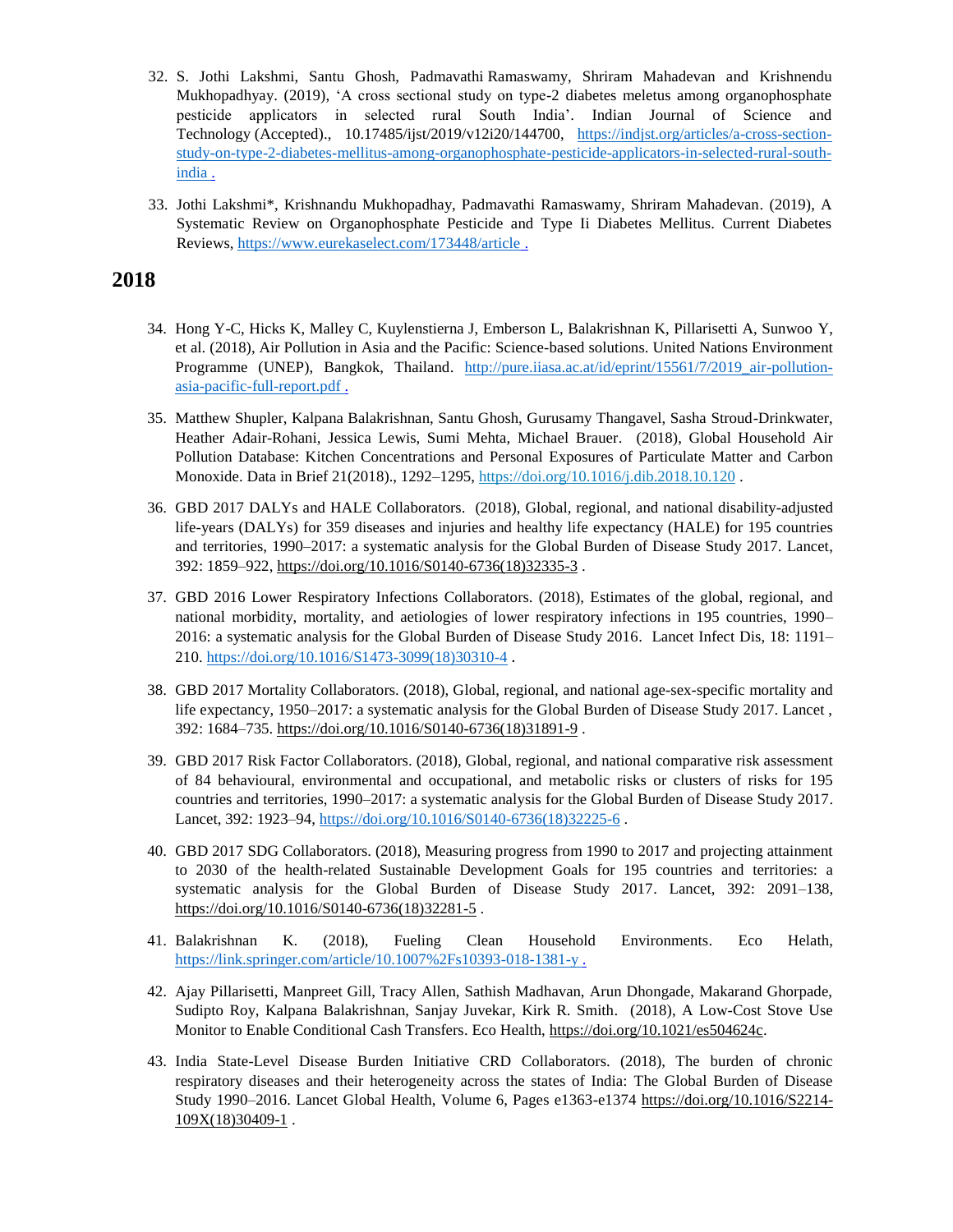- 44. Sameer Patel, Anna Leavey, Praveen Kumar, Jaime Tarsi, Krishnendu Mukhopadhyay, Priscilla Johnson, Kalpana Balakrishanan, Kenneth B. Schechtman, Mario Castro, Gautam Yadama, and Pratim Biswas. (2018), Associations between Household Air Pollution and Reduced Lung Function in Women and Children in Rural Southern India. Journal of Applied Toxicology, [https://doi.org/10.1002/jat.3659.](https://doi.org/10.1002/jat.3659)
- 45. Terry Gordon, Kalpana Balakrishnan, Sagnik Dey, Sanjay Rajagopalan, Jonathan Thornburg, George Thurston, Anurag Agrawal, Gwen Collman, Randeep Guleria, Sneha Limaye, Sundeep Salvi, Vasu Kilaruj, Srikanth Nadadur. (2018), Air pollution health research priorities for India: Perspectives of the Indo-U.S. Communities of Researchers. Environment. Intl, <https://doi.org/10.1016/j.envint.2018.06.013> .
- 46. Sanchez M, Ambros A, Milà C, Salmon M, Balakrishnan K, Sambandam S, Sreekanth V, Marshall JD, Tonne C. (2018), Development of land-use regression models for fine particles and black carbon in periurban South India. Science of the Total Environment, 4;634:77-86. <https://doi.org/10.1016/j.scitotenv.2018.03.308> .
- 47. Balakrishnan K, Ghosh S, Thangavel G, Sambandam S, Mukhopadhyay K , Puttaswamy N ,Sadasivam A , Ramaswamy P , Johnson P , Kuppuswamy R , Natesan D , Maheshwari U , Natarajan A ,Rajendran G , Ramasami R , Madhav S , Manivannan S , Nargunanadan S , Natarajan S , Saidam S ,Chakraborty M , Balakrishnan L , Thanasekaraan V. (2018), Exposures to fine particulate matter (PM2.5) and birthweight in a rural-urban, mother-child cohort in Tamil Nadu, India. Environmental Research, <https://doi.org/10.1016/j.envres.2017.11.050> .
- 48. Michelle Heacock\*, Brittany Trottier, Sharad Adhikary, Kwadwo Ansong Asante, Nil Basu, Marie-Noel Brune, Jack Caravanos, David Carpenter, Danielle Cazabon, Paromita Chakraborty, Aimin Chen, Fernando Diaz Barriga, Bret Ericson, Julius Fobil, Budi Haryanto, Xia Huo, T.K. Joshi, Philip Landrigan, Adeline Lopez, Frederico Magalini, Panida Navasumrit, Antonio Pascale, Sankar Sambandam, Upik Sitti Aslia Kamil, Leith Sly, Peter Sly, Ann Suk, Inoka Suraweera, Ridwan Tamin, Elena Vicario and William Suk. (2018), Prevention-intervention strategies to reduce exposure to e-waste. Review of Environmental Health, <https://doi.org/10.1515/reveh-2018-0014> .
- 49. S. Rose Eilenberg, Kelsey R. Bilsback, Michael Johnson, John K. Kodros, Eric M. Lipsky, Agnes Naluwagga, Kristen M. Fedak, Megan Benka-Coker, Brooke Reynolds, Jennifer Peel, Maggie Clark, Ming Shan, Sankar Sambandam, Christian L'Orange, Jeffrey R. Pierce, R. Subramanian, John Volckens, Allen L. Robinson. (2018), Field measurements of solid-fuel cookstove emissions from uncontrolled cooking in China, Honduras, Uganda, and India. Atmospheric Environment, <https://doi.org/10.1016/j.atmosenv.2018.06.041> .
- 50. Kuppuswamy, Rajarajeswari, Vidhya Venugopal, and Aruna Subramaniam. (2018), Development and validation of a food frequency questionnaire for pregnant women of Tamil Nadu, India. International Journal of Nutrition, Pharmacology, Neurological Diseases, [http://www.ijnpnd.com/article.asp?issn=2231-](http://www.ijnpnd.com/article.asp?issn=2231-0738;year=2018;volume=8;issue=3;spage=86;epage=91;aulast=Kuppuswamy%20) [0738;year=2018;volume=8;issue=3;spage=86;epage=91;aulast=Kuppuswamy .](http://www.ijnpnd.com/article.asp?issn=2231-0738;year=2018;volume=8;issue=3;spage=86;epage=91;aulast=Kuppuswamy%20)
- 51. Lundgren-Kownacki, Karin, Siri M. Kjellberg, Pernille Gooch, Marwa Dabaieh, Latha Anandh, and Vidhya Venugopal. (2018), Climate change-induced heat risks for migrant populations working at brick kilns in India: a transdisciplinary approach. International journal of biometeorology, <https://link.springer.com/article/10.1007/s00484-017-1476-0> .
- 52. Manikandan Krishnamoorthy, Vidhya Venugopal, Vettriselvi Venkatesan, Vijayalakshmi Jaganathan, and S. F. D. Paul. (2018), Occupational Heat Stress, DNA damage and Heat Shock Protein-A Review. Medical Research Archives , https://doi.org/10.18103/mra.v6i1.1631.
- 53. Venugopal V1760. (2018), Climate variability impacts on occupational health research evidence and future steps. Occup Environ Med, 75: A4. [https://doi.org/10.18103/mra.v6i1.1631 .](https://doi.org/10.18103/mra.v6i1.1631)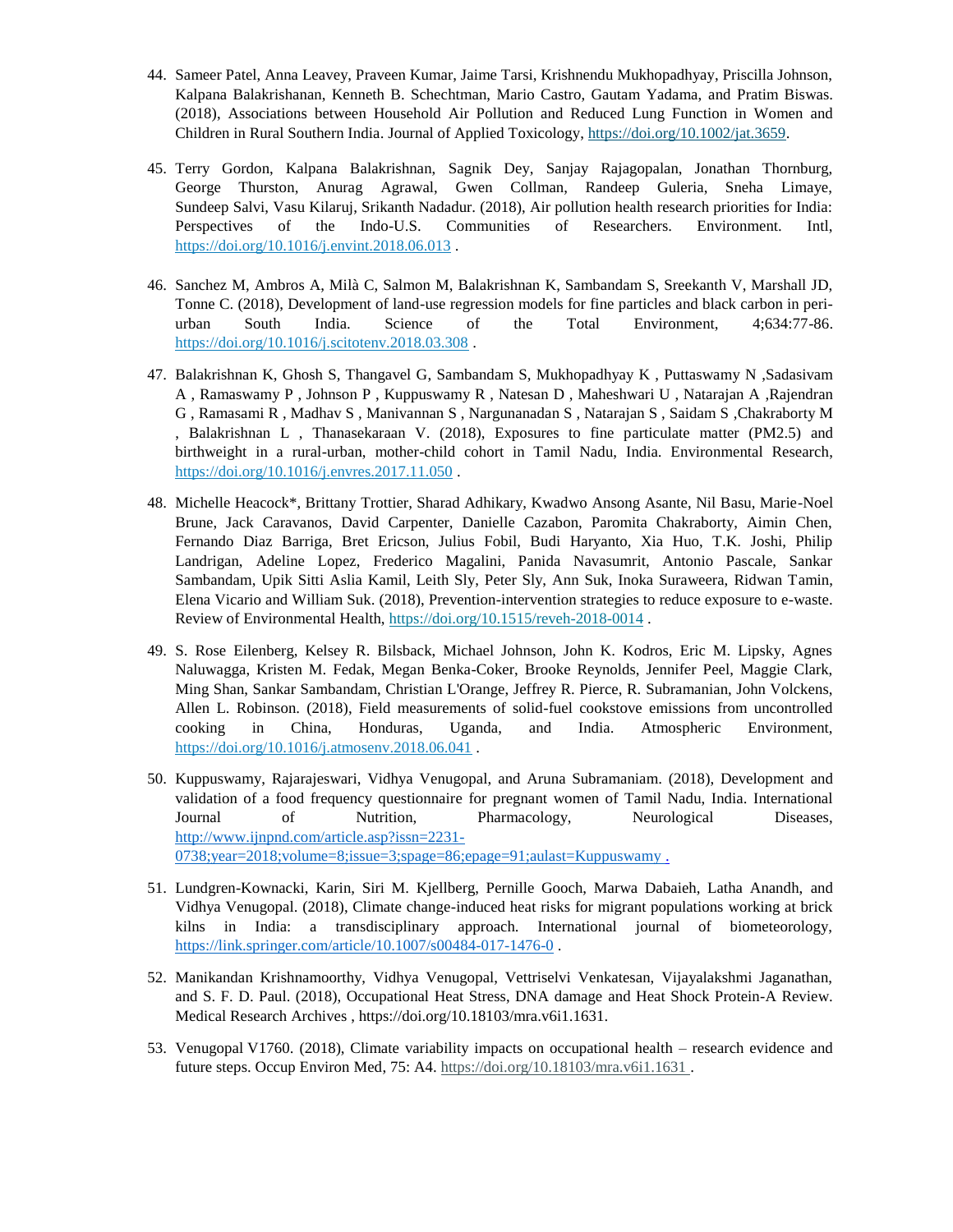- 54. Ellison M. Carter, Christina Norris, Kathie L. Dionisio, Kalpana Balakrishnan, William Checkley, Steven N. Chillrud, Santu Ghosh, Darby W. Jack, Patrick L. Kinney, Luke P. Naeher, Sankar Sambandam, James J. Schauer, Blair J. Wylie, Jill Baumgartner. (2017), Assessing exposure to household air pollution from biomass burning: A systematic review of carbon monoxide as a surrogate measure of particulate matter. Env. Health Perspect, [https://doi.org/10.1289/EHP767.](https://doi.org/10.1289/EHP767)
- 55. Cathryn Tonne ,Maëlle Salmon, Margaux Sanchez, V. Sreekanth, Santhi Bhogadi, Sankar Sambandam, Kalpana Balakrishnan, Sanjay Kinra, Julian D. Marshall. (2017), Integrated assessment of exposure to PM2.5 in South India and its relation with cardiovascular risk: Design of the CHAI observational cohort study. International Journal of Hygiene and Environmental Health. <https://doi.org/10.1016/j.ijheh.2017.05.005>.
- 56. Joshua Rosenthal, Kalpana Balakrishnan, Nigel Bruce, David Chambers, Jay Graham, Darby Jack, Lydia Kline, Omar Masera, Sumi Mehta, Ilse Ruiz Mercado, Gila Neta, Subhrendu Pattanayak, Elisa Puzzolo, Helen Petach, Anthony Punturieri, Adolfo Rubinstein, Michael Sage, Rachel Sturke, Anita Shankar, Kenny Sherr, Kirk Smith, Gautam Yadama. (2017), Implementation Science to Accelerate Clean Cooking for Public Health. Env. Health Perspect, A3-A7. <https://doi.org/10.1289/EHP1018>.
- 57. Aaron J Cohen, Michael Brauer, Richard Burnett, H Ross Anderson, Joseph Frostad, Kara Estep, Kalpana Balakrishnan, Bert Brunekreef, Lalit Dandona, Rakhi Dandona, Valery Feigin, Greg Freedman, Bryan Hubbell, Amelia Jobling, Haidong Kan, Luke Knibbs, Yang Liu, Randall Martin, Lidia Morawska, C Arden Pope III, Hwashin Shin, Kurt Straif, Gavin Shaddick, Matthew Thomas, Rita van Dingenen, Aaron van Donkelaar, Theo Vos, Christopher J L Murray, Mohammad H Forouzanfar. (2017), Estimates and 25 year trends of the global burden of disease attributable to ambient air pollution: an analysis of data from the Global Burden of Diseases Study 2015. Lancet, 1907-18, [https://doi.org/10.1016/S0140-6736\(17\)30505-6](https://doi.org/10.1016/S0140-6736(17)30505-6) .
- 58. Vidhya Venugopal, Jeremiah Chinnadurai, S Rekha, Manikandan Krishnamoorthy, S Krishnan, K Latha, K Kumaravel. (2017), Field Study Potential in India for Occupational Heat Stress - challenges and opportunities. Occup Environ Med, [https://doi.org/10.1016/S0140-6736\(17\)30505-6](https://doi.org/10.1016/S0140-6736(17)30505-6).
- 59. LathaKamalakannan, RekhaShanmugam, ManikandanKrishnamoorthy, Jeremiah Chinnadurai, Kumaravel Perumal. (2017), Occupational Heat Exposures in Industries and Renal Health – findings from India. BMJ Journals, Occup Environ Med,<http://dx.doi.org/10.1136/oemed-2017-104636.177>.
- 60. Ida Karlsson, Vidhya Venogupal, Anna Suraya, Kristina Jakobsson. (2017), Perceived Heat Exposure While At Work. A Questionnaire Study in West Java, Indonesia.: first. BMJ Journals, Institution of Public Health and Community Medicine, Gothenburg, Sweden. Occup Environ Med, 10.1136/oemed-2017- 104636.373[, http://dx.doi.org/10.1136/oemed-2017-104636.373](http://dx.doi.org/10.1136/oemed-2017-104636.373) .
- 61. Kristina Jakobsson, Rebekah Lucas, Vidhya Venugopal, Jennifer Crowe, Camilla Dahlqvist, Jenny Apelqvist, Ilana Weiss, Jason Glaser. (2017), Work In Heat: A Challenge For The Kidneys. BMJ Journals. Occup Environ Med, 10.1136/oemed-2017-104636.126,<http://dx.doi.org/10.1136/oemed-2017-104636.126> .
- 62. Dr. Vidhya Venugopal, Dr. Krishnan S. (2017), Physiological Implications of Occupational Heat Stress for Maintenance Workers in a Residential Complex in Chennai - An Exploratory Intervention Trial. Indian J Physiol Pharmacol. [https://www.ijpp.com/IJPP%20archives/2017\\_61\\_1/23-29.pdf .](https://www.ijpp.com/IJPP%20archives/2017_61_1/23-29.pdf)
- 63. Saraswathy Manivannan, Vidhya Venugopal, Anupma Jyothi Kindo1, Rajarajeswari Kuppuswamy. (2017), Method for assessment of indoor household dampness for its use in epidemiological studies in tropical settings . Annals of Tropical Medicine and Public Health, ISSN 1755-6783. [http://www.atmph.org/article.asp?issn=1755-](http://www.atmph.org/article.asp?issn=1755-6783;year=2017;volume=10;issue=4;spage=966;epage=972;aulast=Manivannan;type=0) [6783;year=2017;volume=10;issue=4;spage=966;epage=972;aulast=Manivannan;type=0](http://www.atmph.org/article.asp?issn=1755-6783;year=2017;volume=10;issue=4;spage=966;epage=972;aulast=Manivannan;type=0) .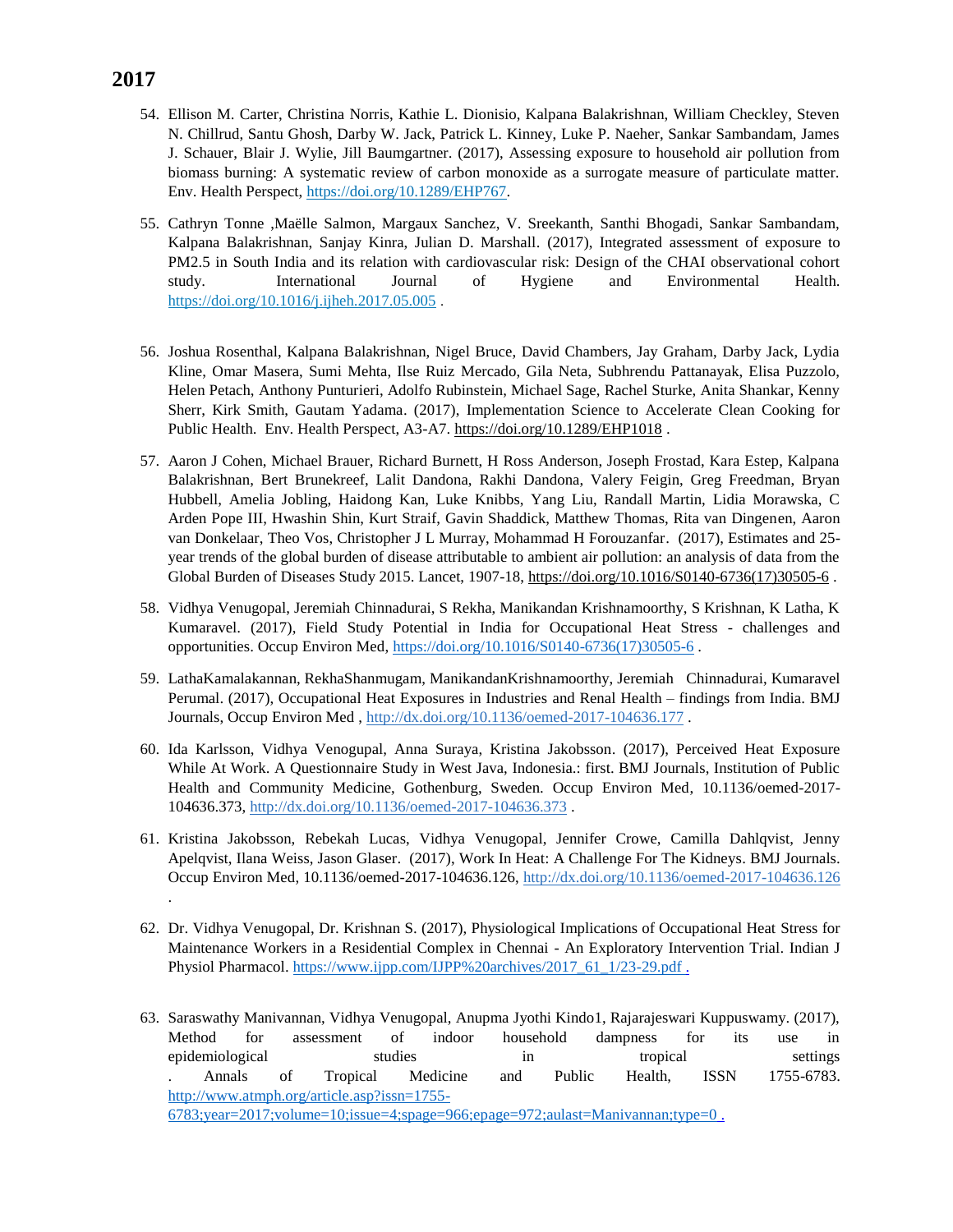- 64. Rajarajeswari K1\*, Venugopal V2 and Saraswathy M3. (2017), Challenges and Opportunities in Dietary Assessment of Pregnant Women in Tamil Nadu. Indian Journal of Nutrition, ISSN: 2395-2326. https://www.opensciencepublications.com/fulltextarticles/IJN-2395-2326-4-165.html.
- 65. Dr.Kalpana Balakrishnan, Santu Ghosh1, Gurusamy Thangavel, Sankar Sambandam, Krishnendu Mukhopadhyay, Naveen Puttaswamy, Arulselvan Sadasivam, Padmavathi Ramaswamy2, Priscilla Johnson2, Rajarajeswari Kuppuswamy, Durairaj Natesan,Uma Maheshwari, Amudha Natarajan, Gayathri Rajendran, Rengaraj Ramasami,Sathish Madhav, Saraswathy Manivannan, Srinivasan Nargunanadan, Srinivasan Natarajan,Sudhakar Saidam, Moumita Chakraborty, Lingeswari Balakrishnan,Vijayalakshmi Thanasekaraan. (2017), Exposures to fine particulate matter (PM2.5) and birthweight in a ruralurban, mother-child cohort in Tamil Nadu, India. Environmental Research, 161:524-531. <https://doi.org/10.1016/j.envres.2017.11.050> .
- 66. Nafeesa MAC1, Vidhya Venugopal1\*, Vijayalakshmi P2, and Rajkumar P1. (2017), Perceived Work-Related Psychosocial Stress and Musculoskeletal Disorder Complaints among Call Centre Workers in India – A Cross Sectional Study. Annals of Musculoskeletal Disorders, 5(2):80-85. [https://medcraveonline.com/MOJAP/perceived-work-related-psychosocial-stress-and-musculoskeletal](https://medcraveonline.com/MOJAP/perceived-work-related-psychosocial-stress-and-musculoskeletal-disorders-complaints-among-call-centre-workers-in-indiandasha-cross-sectional-study.html)[disorders-complaints-among-call-centre-workers-in-indiandasha-cross-sectional-study.html .](https://medcraveonline.com/MOJAP/perceived-work-related-psychosocial-stress-and-musculoskeletal-disorders-complaints-among-call-centre-workers-in-indiandasha-cross-sectional-study.html)
- 67. Vidhya Venugopal, Latha Kamalakannan, Rekha Shanmugam , Manikandan Krishnamoorthy, Jeremiah Chinnadurai, Kumaravel Perumal. (2017), Occupational Heat Exposures in Industries and Renal Health – findings from India. INDEXED ABSTRACT: BMJ\_OEM Journals, Occup Environ Med 2017; , <http://dx.doi.org/10.1136/oemed-2017-104636.177> .
- 68. Vidhya Venugopal, Jeremiah Chinnadurai, S Rekha, Manikandan Krishnamoorthy, S Krishnan, K Latha, K Kumaravel. (2017), Field Study Potential In India For Occupational Heat Stress – challenges and opportunities. INDEXED ABSTRACT: BMJ\_OEM Journals, Occup Environ Med, <http://dx.doi.org/10.1136/oemed-2017-104636.363> .
- 69. GBD 2015 DALYs and HALE Collaborators. (2017), Global, regional, and national disability-adjusted life-years (DALYs) for 315 diseases and injuries and healthy life expectancy (HALE), 1990-2015: a systematic analysis for the Global Burden of Disease Study 2015. Lancet, [https://doi.org/10.1016/S0140-](https://doi.org/10.1016/S0140-6736(16)31460-X)  $6736(16)31460-X$ .
- 70. GBD 2015 Risk Factors Collaborators. (2017), Global, regional, and national comparative risk assessment of 79 behavioural, environmental and occupational, and metabolic risks or clusters of risks, 1990-2015: a systematic analysis for the Global Burden of Disease Study 2015. Lancet, [https://doi.org/10.1016/S0140-](https://doi.org/10.1016/S0140-6736(16)31679-8) [6736\(16\)31679-8](https://doi.org/10.1016/S0140-6736(16)31679-8) .
- 71. Vidhya Venugopal, Tord Kjellstrom, Rebekah Lucas, Kristina Jakobsson, Jason Glaser, Seichi Horie, Sirikka Rissenen, Hannu Rintamaki. (2017), Hot climate and hot work environment: A serious health concern for both indoor and outdoor workers. ICOH Newsletter,Volume 15, Number 3,(2017).

- 72. Premkumar. S, Padmavathi Ramaswamy, Priscilla Johnson, Santu Ghosh, Sankar Sambandam, Kalpana Balakrishnan, Vijayalakshmi Thanasekaraan. (2016), A descriptive study of socioeconomic factors among nonsmoking rural female tuberculosis patients. Sch. J. App. Med. Sci, ISSN 2320-6691 (Online) ISSN 2347-954X (Print), <http://saspublisher.com/wp-content/uploads/2017/01/SJAMS-412B-4307-4310.pdf>
- 73. GBD Collaborators 2015. (2016), Measuring the health-related Sustainable Development Goals in 188 countries: a baseline analysis from the Global Burden of Disease Study 2015". Lancet, DOI: [https://doi.org/10.1016/S0140-6736\(16\)31467-2](https://doi.org/10.1016/S0140-6736(16)31467-2).
- 74. GBD 2015 Disease and Injury Incidence and Prevalence Collaborators. (2016), Global, regional, and national incidence, prevalence, and years lived with disability for 310 diseases and injuries, 1990-2015: a systematic analysis for the Global Burden of Disease Study 2015. Lancet, DOI: https://doi.org/10.1016/S0140-6736(16)31678-6.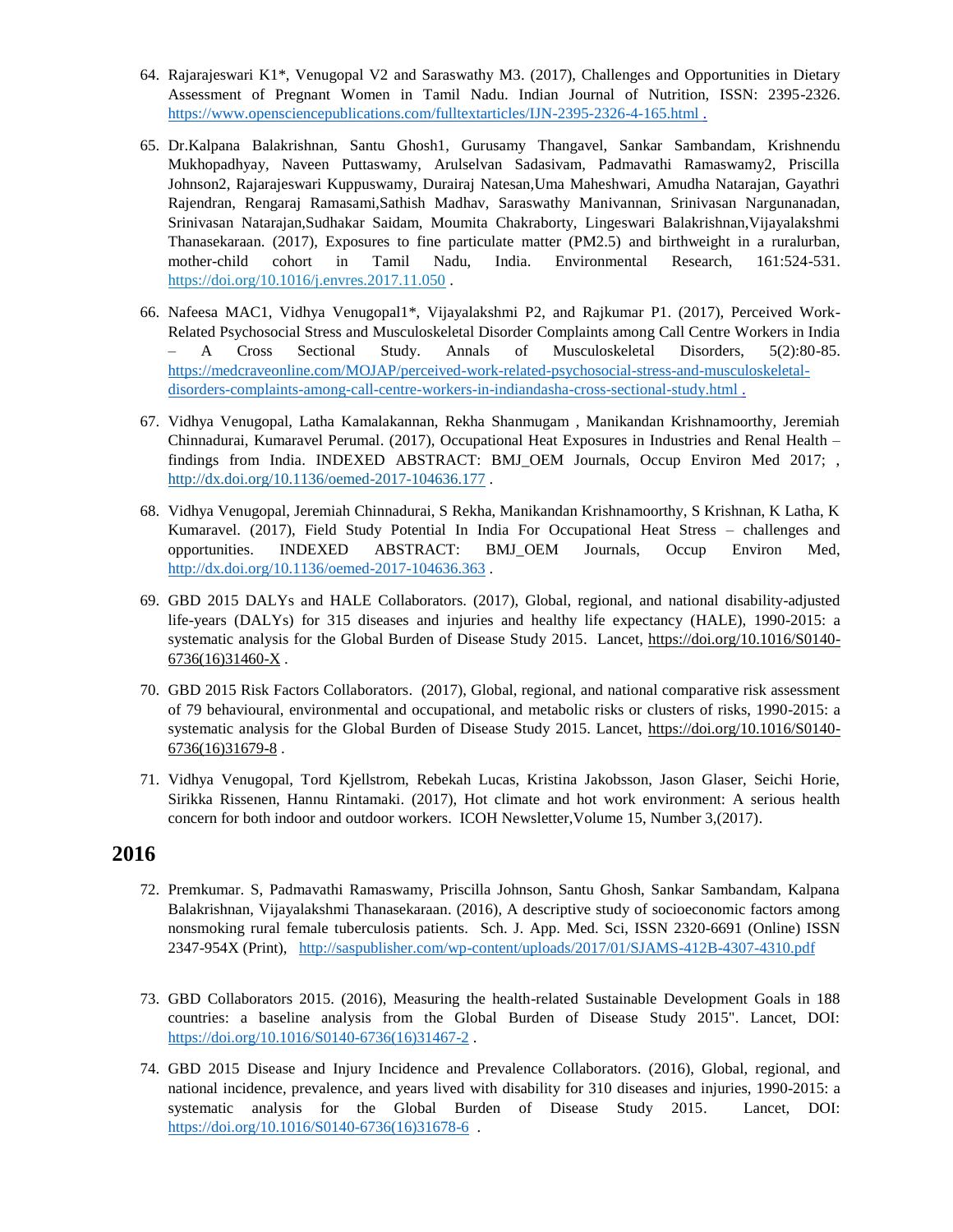- 75. GBD 2015 Maternal Mortality Collaborators. (2016), Global, regional, and national levels of maternal mortality, 1990-2015: a systematic analysis for the Global Burden of Disease Study 2015. Lancet, 388(10053):1775-1812. [https://doi.org/10.1016/S0140-6736\(16\)31678-6](https://doi.org/10.1016/S0140-6736(16)31678-6) .
- 76. GBD 2015 Mortality and Causes of Death Collaborators. (2016), Global, regional, and national life expectancy, all-cause mortality, and cause-specific mortality for 249 causes of death, 1980-2015: a systematic analysis for the Global Burden of Disease Study 2015. Lancet, DOI: [https://doi.org/10.1016/S0140-6736\(16\)31012-1](https://doi.org/10.1016/S0140-6736(16)31012-1).
- 77. GBD 2015 Child Mortality Collaborators. (2016), Global, regional, national, and selected subnational levels of stillbirths, neonatal, infant, and under-5 mortality, 1980-2015: a systematic analysis for the Global Burden of Disease Study 2015. Lancet, DOI: [https://doi.org/10.1016/S0140-6736\(16\)31575-6](https://doi.org/10.1016/S0140-6736(16)31575-6) .
- 78. Havelaar AH, Kirk MD, Torgerson PR, Gibb HJ, Hald T, Lake RJ, et al.). (2016), World Health Organization Global Estimates and Regional Comparisons of the Burden of Foodborne Disease in 2010. Plos Medicine, 3;12(12): e1001923, <https://doi.org/10.1371/journal.pmed.1001923> .
- 79. Ambuj Sagar, Kalpana Balakrishnan, Sarath Guttikunda, Anumita Roychowdhury, and Kirk R. Smith. (2016), India Leads the Way: A Health-Centered Strategy for Air Pollution. Environmental Health Perspect, 124(7): A116-A117 <https://doi.org/10.1289/EHP90>.
- 80. Brauer, M., Freedman, G., Frostad, J., Van Donkelaar, A., Martin, R. V., Dentener, F. Cohen, A. (2016), Ambient Air Pollution Exposure Estimation for the Global Burden of Disease 2013. Environmental Science and Technology, 50, 1, 79-88, <https://doi.org/10.1021/acs.est.5b03709> .
- 81. Balakrishnan, K., Ramaswamy, P., & Sankar, S. (2016), Biomass Smoke and Health Risks-The Situation in Developing Countries. Handbook of Environmental Chemistry, pp 219-239, [https://link.springer.com/chapter/10.1007%2Fb94836 .](https://link.springer.com/chapter/10.1007%2Fb94836)
- 82. Vidhya Venugopal , Jeremiah S. Chinnadurai, Rebekah A. I. Lucas, Tord Kjellstrom. (2016), Occupational Heat Stress Profiles in Selected Workplaces in India. Environ. Res. Public Health, 13(1). pii: E89, <https://doi.org/10.3390/ijerph13010089> .
- 83. Vidhya Venugopal1\*, Shanmugam Rekha1, Krishnamoorthy Manikandan1, Perumal Kamalakkannan Latha1, Viswanathan Vennila1, Nalini Ganesan2, Perumal Kumaravel1 and Stephen Jeremiah Chinnadurai. (2016),Heat stress and inadequate sanitary facilities at workplaces an occupational health concern for women?. Global Health Action,14;9:31945. <https://doi.org/10.3402/gha.v9.31945> .
- 84. Krishnan Srinivasan, K. N. Maruthy1, Vidhya Venugopal2, Padmavathi Ramaswamy. (2016), Research in occupational heat stress in India: Challenges and opportunities. Indian Journal of Occupational and Environmental Medicine, 20(2):73-78. [http://www.ijoem.com/article.asp?issn=0973-](http://www.ijoem.com/article.asp?issn=0973-2284;year=2016;volume=20;issue=2;spage=73;epage=78;aulast=Srinivasan) [2284;year=2016;volume=20;issue=2;spage=73;epage=78;aulast=Srinivasan .](http://www.ijoem.com/article.asp?issn=0973-2284;year=2016;volume=20;issue=2;spage=73;epage=78;aulast=Srinivasan)
- 85. Manikandan Krishnamurthy, Paramesh Ramalingam, Kumaravel Perumal,Latha Perumal Kamalakannan, Jeremiah Chinnadurai, Rekha Shanmugam,Krishnan Srinivasan, Vidhya Venugopal\*. (2016), Occupational Heat Stress Impacts on Health and Productivity in a Steel Industry in Southern India. Occupational Safety and Health Research Institute,<https://doi.org/10.1016/j.shaw.2016.08.005>.
- 86. Vidhya Venugopal,Jeremiah Chinnadurai,Kumaravel K, ; Latha PK, Manikandan K, Rekha S. (2016), Occupational Heat Exposures and Health Implications – Epidemiological evidence from select India workplaces. Environmental Health Perspectives, In: Abstracts of the 2016 Conference of the International Society of Environmental Epidemiology (ISEE). <http://dx.doi.org/10.1289/ehp.isee2016> .
- 87. Venugopal V P346. (2016), Exposures to heat stress and inadequate sanitation implications on occupational health of women in nations. Occup Environ Med,73: A237-A238. Abstracts from 25th EPICOH Conference, Barcelona, Spain, 2016.<http://dx.doi.org/10.1136/oemed-2016-103951.661> .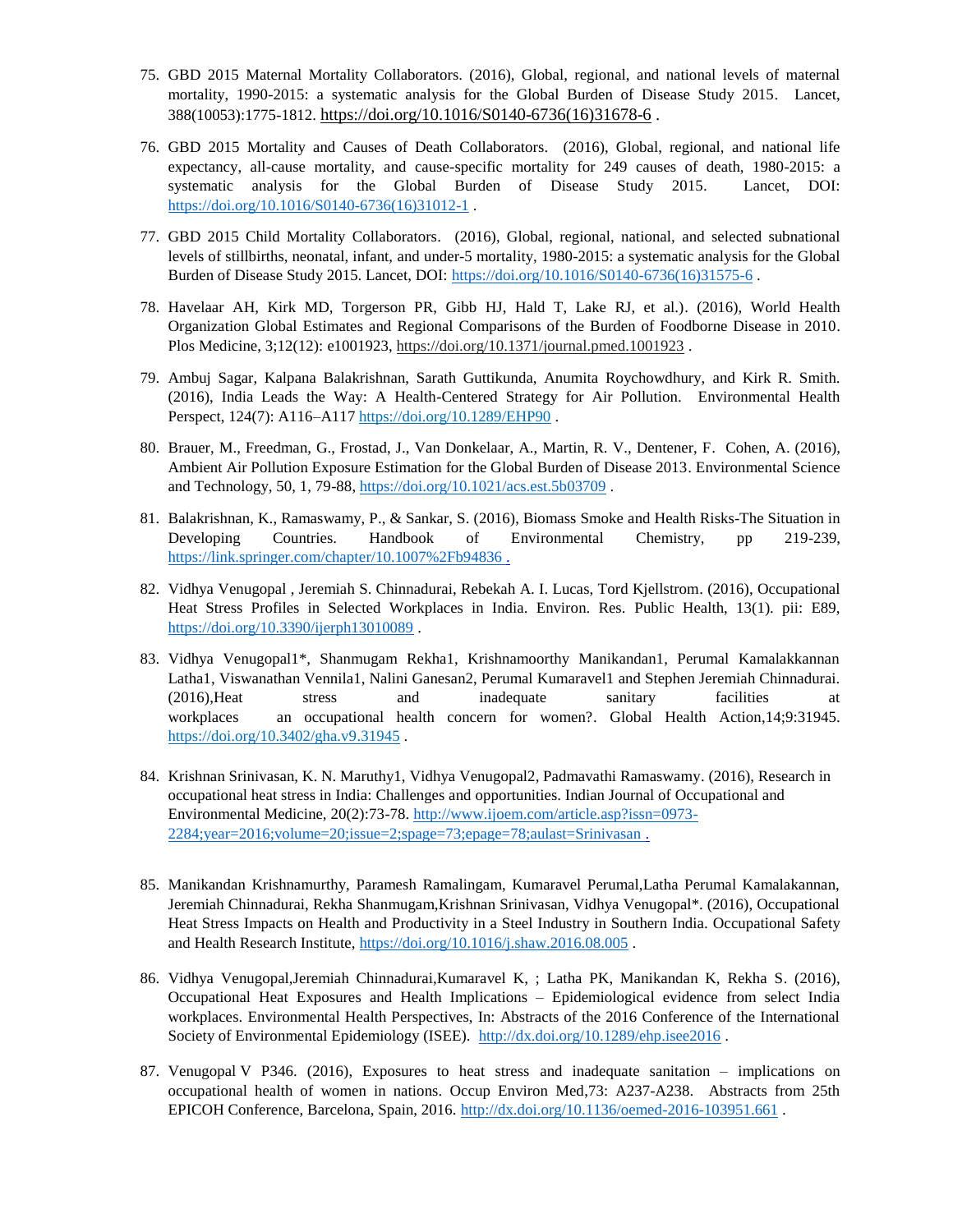- 88. GBD 2013 Risk Factors Collaborators Balakrishnan K. (2015), Global, regional, and national comparative risk assessment of 79 behavioural, environmental and occupational, and metabolic risks or clusters of risks in 188 countries, 1990-2013: a systematic analysis for the Global Burden of Disease Study 2013. Lancet, ISSN: 0140-6736, [https://doi.org/10.1016/S0140-6736\(15\)00128-2](https://doi.org/10.1016/S0140-6736(15)00128-2) .
- 89. GBD 2013 DALYs and HALE Collaborators Balakrishnan K. (2015), Global, regional, and national disability-adjusted life years (DALYs) for 306 diseases and injuries and healthy life expectancy (HALE) for 188 countries, 1990-2013: quantifying the epidemiological transition. Lancet, ISSN: 0140-6736, [https://doi.org/10.1016/S0140-6736\(15\)00128-2](https://doi.org/10.1016/S0140-6736(15)00128-2) .
- 90. Global Burden of Disease Study 2013 Collaborators Balakrishnan K. (2015), Global, regional, and national incidence, prevalence, and years lived with disability for 301 acute and chronic diseases and injuries in 188 countries, 1990-2013: a systematic analysis for the Global Burden of Disease Study 2013. Lancet, ISSN: 0140-6736, [https://doi.org/10.1016/S0140-6736\(15\)60692-4](https://doi.org/10.1016/S0140-6736(15)60692-4) .
- 91. Kalpana Balakrishnan,Sankar Sambandam,Padmavathi Ramaswamy,Santu Ghosh,Vettriselvi Venkatesan,Gurusamy Thangavel, Krishnendu Mukhopadhyay, Priscilla Johnson,Solomon Paul, Naveen Puttaswamy,Rupinder S Dhaliwal, D K Shukla, SRU-CAR Team1. (2015), Establishing integrated ruralurban cohorts to assess air pollution-related health effects in pregnant women, children and adults in Southern India: an overview of objectives, design and methods in the Tamil Nadu Air Pollution and Health Effects (TAPHE) study. BMJ Open, ISSN 2044-6055[, http://dx.doi.org/10.1136/bmjopen-2015-008090](http://dx.doi.org/10.1136/bmjopen-2015-008090) .
- 92. Sandul Yasobant, Paramasivan Rajkumar. (2015), Health of the healthcare professionals: A risk assessment study on work-related musculoskeletal disorders in a tertiary hospital, Chennai, India. International Journal of Medicine and Public Health,

[https://ijmedph.org/sites/default/files/IntJMedPublicHealth\\_2015\\_5\\_2\\_189\\_153836.pdf](https://ijmedph.org/sites/default/files/IntJMedPublicHealth_2015_5_2_189_153836.pdf) .

- 93. Kalpana Balakrishnan, Sankar Sambandam, Santu Ghosh, Krishnendu Mukhopadhyay, Mayur Vaswani, Narendra K. Arora, Darby Jack, Ajay Pillariseti, Michael N. Bates, Kirk R. (2015), Household Air Pollution Exposures of Pregnant Women Receiving Advanced Combustion Cookstoves in India: Implications for Intervention. Annual of Global Health, ISSN: 2214-9996, [https://annalsofglobalhealth.org/articles/abstract/10.1016/j.aogh.2015.08.009/ .](https://annalsofglobalhealth.org/articles/abstract/10.1016/j.aogh.2015.08.009/%20.)
- 94. Dharshana Yazhini, Latha. K, V. Venugopal. (2015), Role of Building Material in Thermal Comfort and Energy Conservation in Tropical Climates - A Review. Journal of Building Engineering, <https://doi.org/10.1016/j.jobe.2015.06.003>.
- 95. Jeremiah Chinnadurai, Kumaravel, Paramesh, Vidhya Venugopal. (2015), Estimating worker's productivity using predicted mean vote index - An exploratory study in construction sector in Chennai. International Journal of Productivity and Performance Management, Vol.65, Issue.2, pp.1-12, 2016, [https://www.emerald.com/insight/content/doi/10.1108/IJPPM-08-2014-0121/full/html .](https://www.emerald.com/insight/content/doi/10.1108/IJPPM-08-2014-0121/full/html)
- 96. Vidhya Venugopal, Jeremiah Chinnadurai, Vennila Viswanathan, Ajith Rajiva, Rebekah Lucas, Tord Kjellstrom. (2015), The social implications of occupational heat stress on migrant workers engaged in public construction: A case study from South India. Constructed Environment, <https://doi.org/10.18848/2154-8587/CGP/v07i02/25-36> .
- 97. Krishnan. S, Archana P, Kumar, Jeremiah Chinnadurai, Padmavathi R, Vidhya Venugopal. (2015), Self-Reported Symptoms Due To Heat Stress among Housekeeping Workers of a Residential Complex Maintenance Sector Med. Sci;. Sch. J. App., 3(6A): (2015): 2161-2164, [http://saspublisher.com/wp](http://saspublisher.com/wp-content/uploads/2015/09/SJAMS-36A-2161-2164.pdf)[content/uploads/2015/09/SJAMS-36A-2161-2164.pdf .](http://saspublisher.com/wp-content/uploads/2015/09/SJAMS-36A-2161-2164.pdf)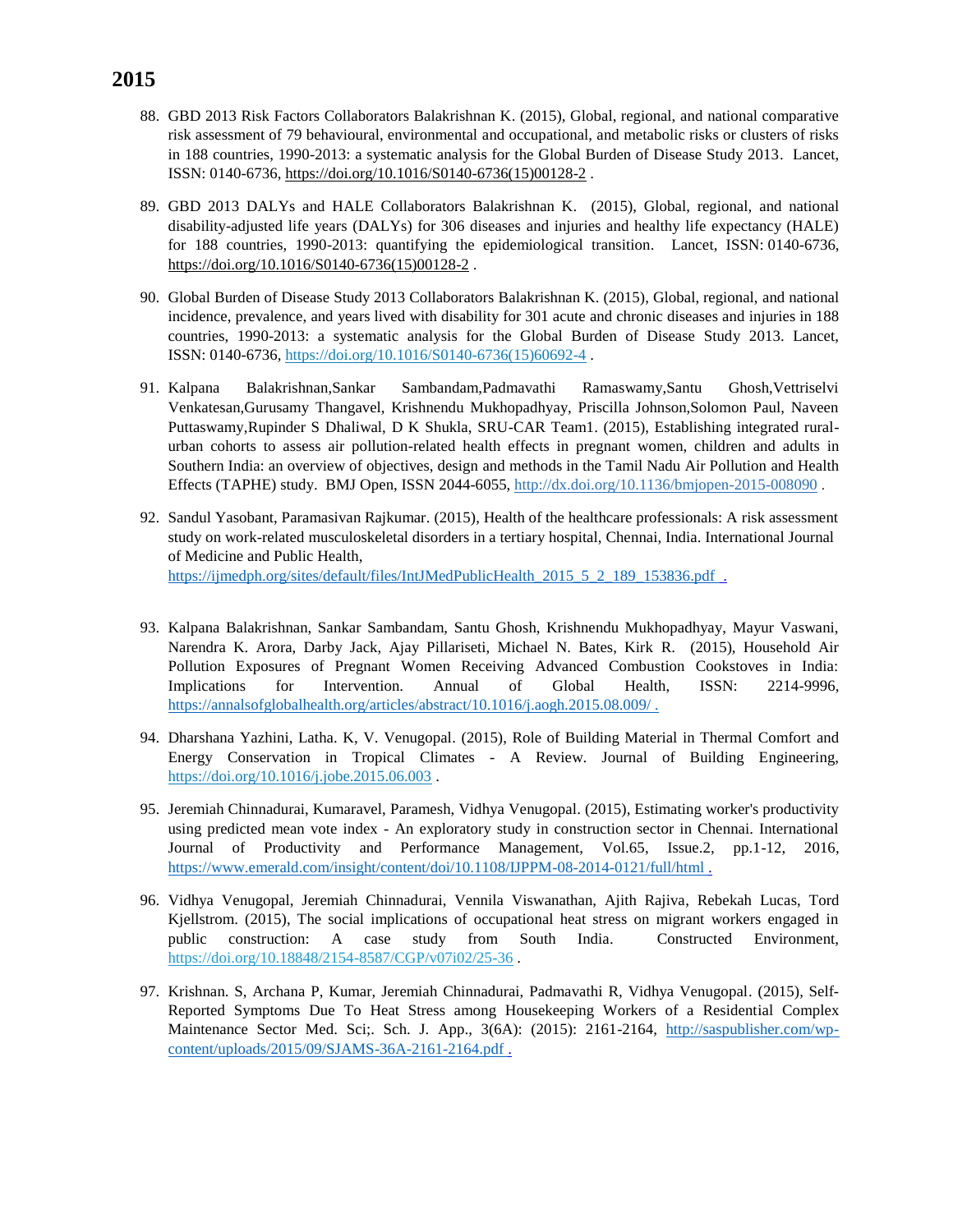- 98. Mohsen Naghavi, Haidong Wang, Rafael Lozano, Adrian Davis,Xiaofeng Liang, Maigeng Zhou, Stein Emil Vollset,AyseAbbasogluOzgoren, BalakrishnanKalpana and others. (2014), Global, regional, and national age-sex specific all-cause and cause-specific mortality for 240 causes of death, 1990 -2013: a systematic analysis for the Global Burden of Disease Study 2013. Lancet, ISSN: 0140-6736.
- 99. Murray CJ, Ortblad KF, Guinovart C, Lim SS, Wolock TM, Roberts DA, Dansereau EA, Graetz N, Barber RM, Brown JC, Wang H, Duber HC, Naghavi M, Dicker D, Dandona L, Salomon JA, Heuton KR, Foreman K, Phillips DE, Fleming TD, Flaxman AD, Phillips BK, Johnson EK, Coggeshall MS, Abd-Allah F, Balakrishnan K and others. (2014), Global, regional, and national incidence and mortality for HIV, tuberculosis, and malaria during 1990-2013: a systematic analysis for the Global Burden of Disease Study 2013. Lancet,13;384(9947):1005-70. [https://doi.org/10.1016/S0140-6736\(14\)60844-8](https://doi.org/10.1016/S0140-6736(14)60844-8).
- 100.Kassebaum NJ, Bertozzi-Villa A, Coggeshall MS, Shackelford KA, Steiner C, Heuton KR, Balakrishnan K and others. (2014), Global, regional, and national levels and causes of maternal mortality during 1990- 2013: a systematic analysis for the Global Burden of Disease Study 2013. Lancet,: [https://doi.org/10.1016/S0140-6736\(14\)60696-6](https://doi.org/10.1016/S0140-6736(14)60696-6).
- 101.Stephen B Gordon, Nigel G Bruce, Jonathan Grigg, Patricia L Hibberd, Om P Kurmi, Kin-bong Hubert Lam, Kevin Mortimer, KwakuPoku Asante, Kalpana Balakrishnan et al. (2014), Respiratory risks from household air pollution in low and middle income countries. The Lancet Respiratory Medicine, ISSN: 0140-6736, [https://doi.org/10.1016/S2213-2600\(14\)70168-7](https://doi.org/10.1016/S2213-2600(14)70168-7) .
- 102.Balakrishnan K, Cohen A, Smith KR. (2014). (2014), Addressing the burden of disease attributable to air pollution in India: the need to integrate across household and ambient air pollution exposures. Environ Health Perspect, 122(1): A6-A7, <https://doi.org/10.1289/ehp.1307822>.
- 103.Kathleen F. Bush, Marie S. O'Neill, Shi Li, Bhramar Mukherjee, Howard Hu, Santu Ghosh,KalpanaBalakrishnan. (2014), Associations between Extreme Precipitation and Gastrointestinal-Related Hospital Admissions in Chennai, India. Environ. Health Persp.122(3):249-54. doi: 10.1289/ehp.1306807,<https://doi.org/10.1289/ehp.1306807> .
- 104.Smith K, Bruce N, Balakrishnan K, Adair-Rohani H, Balmes J, Chafe Z, et al. (2014). (2014), Millions dead: How do we know and what does it mean? Methods used in the comparative risk assessment of household air pollution. Ann Rev of Public Health, 35:185-206. doi: 10.1146/annurev-publhealth-032013- 182356,<https://doi.org/10.1146/annurev-publhealth-032013-182356> .
- 105.Pillarisetti A, Vaswani M, Jack D, Balakrishnan K, Bates MN, Arora NK, Smith KR. (2014), Patterns of stove usage after introduction of an advanced cookstove: the long-term application of household sensors. Environ Sci Technol, 16;48(24):14525-33. <https://doi.org/10.1021/es504624c>.
- 106.Nigel Bruce, Dan Pope, Eva Rehfuess, KalpanaBalakrishnan, Heather Adair-Rohani, Carlos Dora. (2014), WHO indoor air quality guidelines on household fuel combustion: Strategy implications of new evidence on interventions and exposure-risk functions. Atmospheric Environment, ISSN: 1352-2310, <https://doi.org/10.1016/j.atmosenv.2014.08.064>.
- 107.Arnold, Benjamin, Khush, Ranjiv, Ramaswamy, Padmavathi, Rajkumar, Paramasivan, Durairaj, Natesan, Ramaprabha, Prabhakar, Balakrishnan, Kalpana,Colford, John. (2014), Reactivity in rapidly collected hygiene and toilet spot check measurements: a cautionary note for longitudinal studies. Am. J. Trop. Med. and Hygiene, ISSN- 0002-9637[, https://doi.org/10.4269/ajtmh.14-0306](https://doi.org/10.4269/ajtmh.14-0306) .
- 108.Northcross AL, Hwang N, Balakrishnan K, Mehta S. (2014), Assessing Exposures to Household Air Pollution in Public Health Research and Program Evaluation. EcoHealth , ISSN: 1612-9202, https://link.springer.com/article/10.1007/s10393-014-0990-3.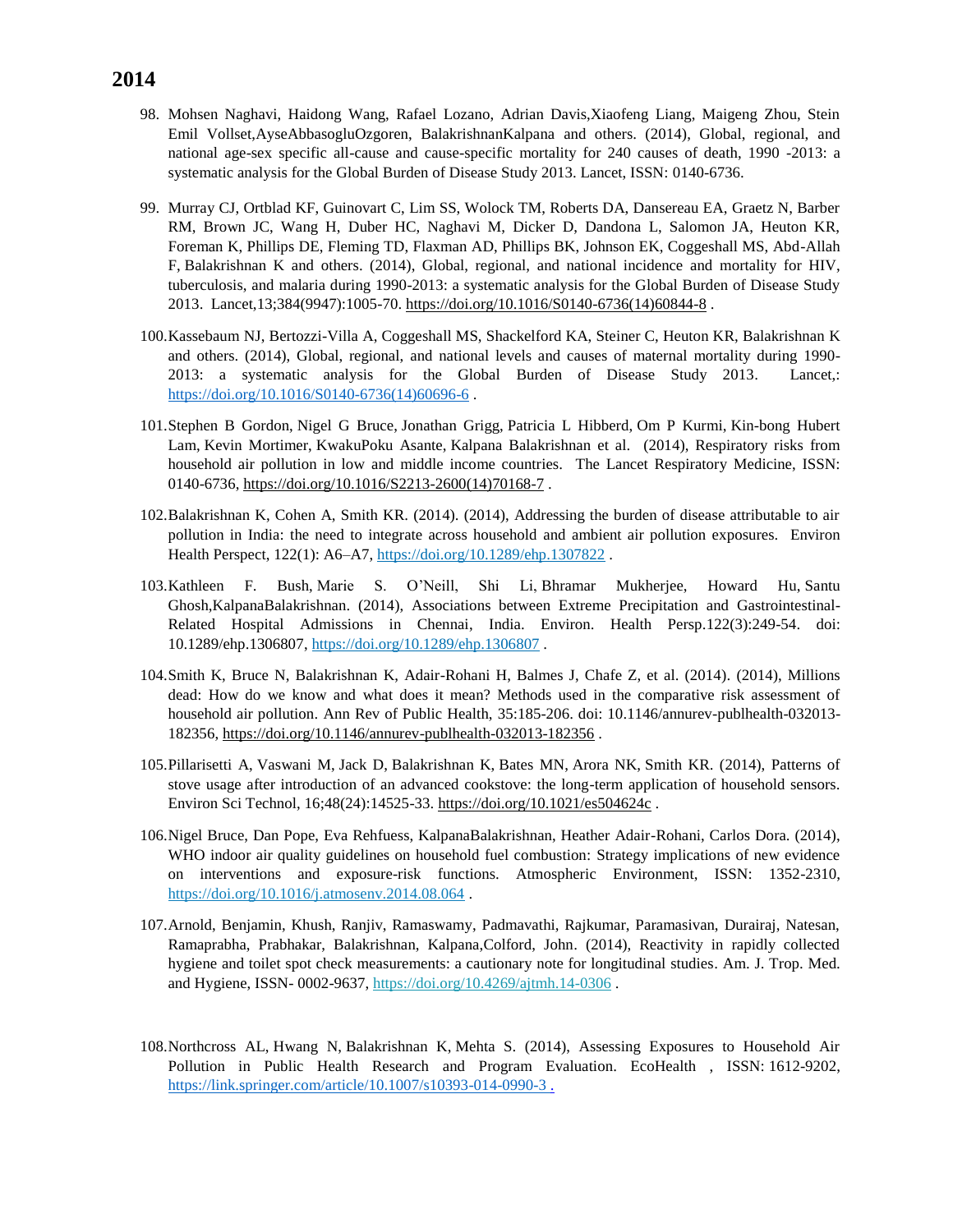- 109.SankarSambandam, KalpanaBalakrishnan, Santu Ghosh, ArulselvanSadasivam, Satish Madhavan, Rengaraj Siva, MaitreyaSamanta, HafeezRehman, VeerabhadranRamanathan. (2014), Can currently available advanced combustion biomass cook-stoves provide health relevant exposure reductions? Results from initial assessment of select commercial models in India. EcoHealth, 12(1):25-41. doi: 10.1007/s10393-014-0976-1,<https://link.springer.com/article/10.1007%2Fs10393-014-0976-1>
- 110.ArasiSenthil, BalasubramanianAnandh, PalsamyJayachandran, GurusamyThangavel, Diana Josephin, RavindranYamini, BalakrishnanKalpana. (2014), Perception and prevalence of work-related health hazards among health care workers in public health facilities in southern India. Int J Occup Environ Health., 21(1):74-81,<https://doi.org/10.1179/2049396714Y.0000000096> .
- 111.Santu Ghosh, KalpanaBalakrishnan, KrishnenduMukhopadhyay, SankarSambandam, Naveen Puttaswamy, Moumita Chakraborty, Parthasarathi Ghosh, ManasRanjan Ray, Dona Sinha, SaumyadiptaPyne. (2014), Addressing disease burdens attributable to ambient and household air pollution in India: A review to scope future research priorities for carcinogenicity of air toxics. J. Indian Soc. Agri. Statistics, [https://www.researchgate.net/publication/269682295\\_Addressing\\_Disease\\_Burdens\\_Attributable\\_to\\_Ambi](https://www.researchgate.net/publication/269682295_Addressing_Disease_Burdens_Attributable_to_Ambient_and_Household_Air_Pollution_in_India_A_Review_to_Scope_Future_Research_Priorities_for_Carcinogenicity_of_Air_Toxics) ent and Household Air Pollution in India A Review to Scope Future Research Priorities for Carcin [ogenicity\\_of\\_Air\\_Toxics](https://www.researchgate.net/publication/269682295_Addressing_Disease_Burdens_Attributable_to_Ambient_and_Household_Air_Pollution_in_India_A_Review_to_Scope_Future_Research_Priorities_for_Carcinogenicity_of_Air_Toxics) .
- 112.KrishnenduMukhopadhyay, RengaraiRamasamy, BananiMukhopadhyay, Santu Ghosh, SankarSambandam, KalpanaBalakrishnan. (2014), Use of Ventilation- Index in trhe development of Exposure model for indoor air pollution. A Review, Op-en Journal of Air Pollution, 03(02):33-41, <https://www.scirp.org/journal/paperinformation.aspx?paperid=46679>
- 113.Sandul Yasobant, Paramasivan Rajkumar. (2014), Work-related musculoskeletal disorders among health care professionals; A cross-sectional assessment of risk factors in a tertiary hospital, India. Indian Journal of Occupational and Environmental Medicine, 18(2):75-81, [http://www.ijoem.com/article.asp?issn=0973-](http://www.ijoem.com/article.asp?issn=0973-2284;year=2014;volume=18;issue=2;spage=75;epage=81;aulast=Yasobant) [2284;year=2014;volume=18;issue=2;spage=75;epage=81;aulast=Yasobant](http://www.ijoem.com/article.asp?issn=0973-2284;year=2014;volume=18;issue=2;spage=75;epage=81;aulast=Yasobant) .
- 114.Sriram Chandramohan. (2014), Public health education in India: A need for a change. Indian Journal of Research, 36(3): 178–181.doi: 10.4103/0970-0218.86516.
- 115.S Jeremiah Chinnadurai, Vidhya Venugopal, P Kumaravel, K Paari, Krishnendu Mukhopadhyay. (2014), Challenges and opportunities in occupational health services in India - A perceptional study from southern India. Asian-Pacific Newsletter on Occupational Health and Safety, [https://www.academia.edu/34187595/Asian\\_Pacific\\_Newsletter\\_Occupational\\_health\\_services\\_and\\_prima](https://www.academia.edu/34187595/Asian_Pacific_Newsletter_Occupational_health_services_and_primary_health_care) ry health care .
- 116.Lundgren, Karin, Kalev Kuklane, and Vidhya Venugopal. (2014), Occupational heat stress and associated productivity loss estimation using the PHS model (ISO 7933): a case study from workplaces in Chennai, India. Global health action, Vol 7, no. 1 (2014): 25283[, https://doi.org/10.3402/gha.v7.25283](https://doi.org/10.3402/gha.v7.25283) .
- 117.Murray CJ, Ortblad KF, Guinovart C, Lim SS, Wolock TM, Roberts DA, Dansereau EA, Graetz N, Barber RM, Brown JC, Wang H, Duber HC, Naghavi M, Dicker D, Dandona L, Salomon JA, Heuton KR, Foreman K, Phillips DE, Fleming TD, Flaxman AD, Phillips BK, Johnson EK, Coggeshall MS, Abd-Allah F, Balakrishnan K and others (2014). (2014), Global, regional, and national incidence and mortality for HIV, tuberculosis, and malaria during 1990-2013: a systematic analysis for the Global Burden of Disease Study 2013. Lancet, S0140-6736(14)60844-8, [https://doi.org/10.1016/S0140-6736\(14\)60844-8](https://doi.org/10.1016/S0140-6736(14)60844-8) .
- 118.Kassebaum NJ, Bertozzi-Villa A, Coggeshall MS, Shackelford KA, Steiner C, Heuton KR, Balakrishnan K and others (2014). (2014), Global, regional, and national levels and causes of maternal mortality during 1990-2013: a systematic analysis for the Global Burden of Disease Study 2013. Lancet, S0140- 6736(14)60696-6, [https://doi.org/10.1016/S0140-6736\(14\)60696-6](https://doi.org/10.1016/S0140-6736(14)60696-6) .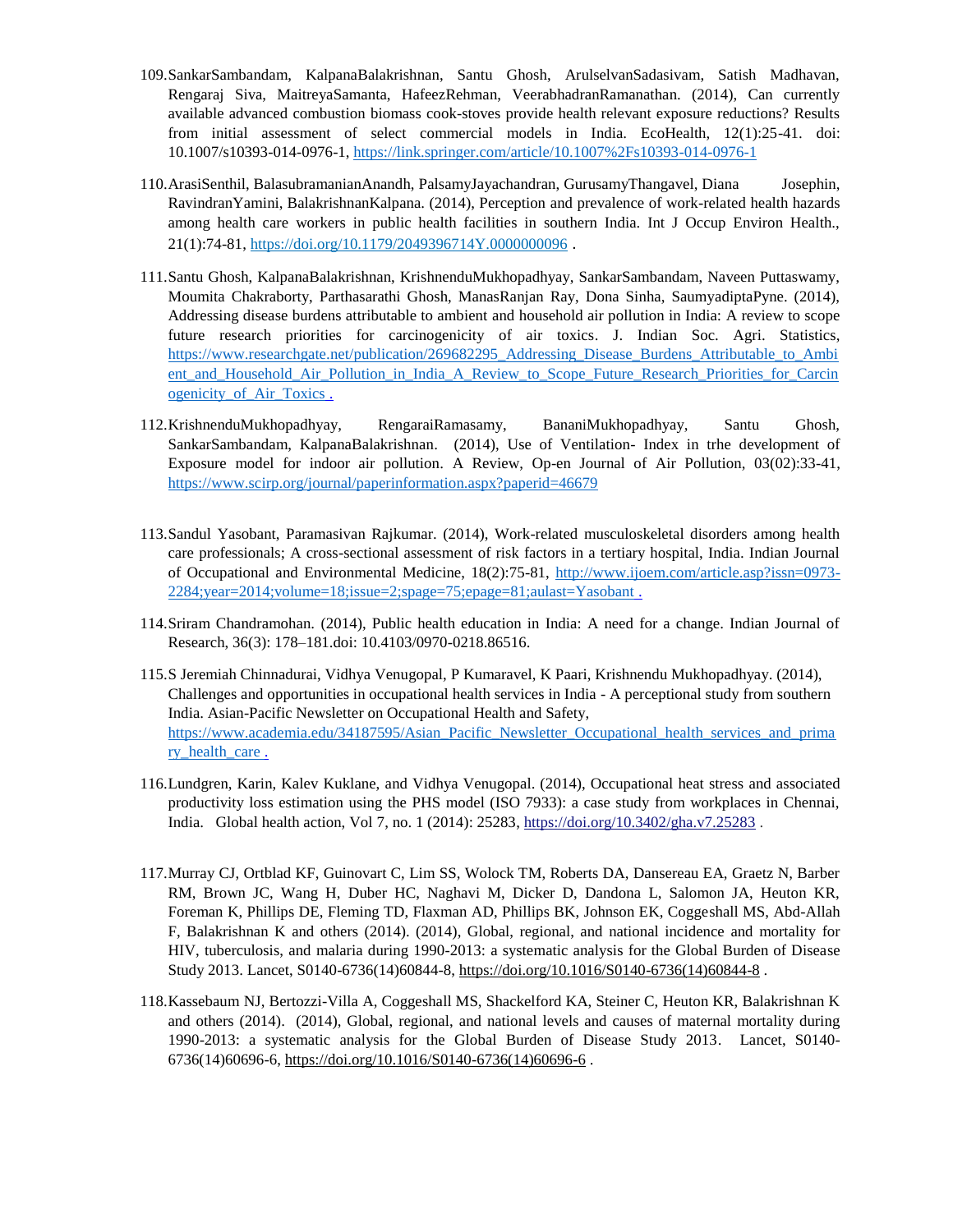- 119.Kalpana Balakrishnan, Sambandam Sankar, Santu Ghosh, Gurusamy Thangavel, Krishnendu Mukhopadhyay,Padmavathi Ramaswamy, Priscilla Johnson, Vijayalakshmi Thanasekaraan. (2014), Household Air Pollution Related to Solid Cookfuel Use: The Exposure and Health Situation in Developing Countries. I. Pluschke and H. Schleibinger (eds.), Indoor Air Pollution, 2nd Edition, Handbook of Env Chemistry, Springer Verlag, Heidelberg., <https://www.springer.com/gp/book/9783662560631>
- 120.Smith K, Bruce N, Balakrishnan K, Adair-Rohani H, Balmes J, Chafe Z, et al. (2014), Millions dead: How do we know and what does it mean? Methods used in the comparative risk assessment of household air pollution. Ann Rev of Public Health, 35:185-206, [https://doi.org/10.1146/annurev-publhealth-032013-](https://doi.org/10.1146/annurev-publhealth-032013-182356) [182356](https://doi.org/10.1146/annurev-publhealth-032013-182356) .
- 121.Kathleen F. Bush, Marie S. O'Neill, Shi Li, Bhramar Mukherjee, Howard Hu, Santu Ghosh,Kalpana Balakrishnan. (2014), Associations between Extreme Precipitation and Gastrointestinal-Related Hospital Admissions in Chennai, India. Environ. Health Persp. 122(3):249-54,<https://doi.org/10.1289/ehp.1306807>.
- 122.Balakrishnan K, Cohen A, Smith KR. (2014). (2014), Addressing the burden of disease attributable to air pollution in India: the need to integrate across household and ambient air pollution exposures. Environ Health Perspect.,122(1): A6-7, <https://doi.org/10.1289/ehp.1307822> .

- 123.Dana Loomis, Yann Grosse, Béatrice Lauby-Secretan, Fatiha El Ghissassi, Véronique Bouvard, Lamia Benbrahim-Tallaa, Neela Guha, Robert Baan, Heidi Mattock, Kurt Straif, Samet J, PHN Saldiva M Brauer, G Chen, P White, W Huang, L E Knudsen, P Moller, O Raaschou-Nielsen, U Heinrich, K Balakrishnan, F Forastiere, T Yorifuji, D H Phillips,P Vineis, J Chow, D M DeMarini, R Henderson, F Laden, D L Morgan J J Schauer (2013). (2013), The Carcinogenicity of Outdoor Air Pollution. The Lancet Oncology,14 (13):1262-1263, [https://doi.org/10.1016/S1470-2045\(13\)70487-X](https://doi.org/10.1016/S1470-2045(13)70487-X) .
- 124.Kalpana Balakrishnan, Santu Ghosh, Bhaswati Ganguli, Sankar Sambandam, Nigel Bruce, Douglas F Barnes, Kirk R Smith. (2013), State and national household concentrations of PM2.5 from solid cookfuel use: Results from measurements and modeling in India for estimation of the global burden of disease. Environmental Health,12:77,<https://ehjournal.biomedcentral.com/articles/10.1186/1476-069X-12-77> .
- 125.Bruce N, Dherani M, Das J, Balakrishnan K, Adair-Rohani H, Bhutta Z, Pope D (2013). (2013), Control of household air pollution for child survival: estimates for intervention impacts. BMC Public Health , 13(3):S8,<https://bmcpublichealth.biomedcentral.com/articles/10.1186/1471-2458-13-S3-S8>
- 126.Clark ML, Peel JL, Balakrishnan K, Breysse PN, Chillrud SN, Naeher LP, et al. (2013), Health and household air pollution from solid fuel use: The need for improved exposure assessment. Environ Health Perspect, 121:1120-1128;<http://dx.doi.org/10.1289/ehp.120642> .
- 127.Annenberg SC, Balakrishnan K, Jetter J, Masera O, Mehta S, Moss J, et al. (2013). Cleaner cooking solutions to achieve health, climate, and economic cobenefits. Environ Sci Techno,47:3944-3952, <https://doi.org/10.1021/es304942e>.
- 128.Epstein MB, Bates MN, Arora NK, Balakrishnan K, Jack DW, Smith KR. (2013). (2013), Household fuels, low birth weight, and neonatal death in india: The separate impacts of biomass, kerosene, and coal. Int J Hyg Environ Health, 216:523-532.<http://dx.doi.org/10.1016/j.ijheh.2012.12.006> .
- 129.Khush RS, Arnold BF, Srikanth P, Sudharsanam S, Ramaswamy P, Durairaj N,London A.G, Ramaprabha P, Rajkumar P,Balakrishnan K, Colford J. (2013), H2s as an indicator of water supply vulnerability and health risk in low-resource settings: A prospective cohort study. The American Journal of Tropical Medicine and Hygiene, 89:251-259, <https://doi.org/10.4269/ajtmh.13-0067>.
- 130.Roy A, Ettinger AS, Hu H, Bellinger D, Schwartz J, Modali R, Balakrishnan K. (2013), Effect modification by transferrin c2 polymorphism on lead exposure, hemoglobin levels, and iq. Neurotoxicology,38:17-22, <https://doi.org/10.1016/j.neuro.2013.05.005>.
- 131.Smith KR, Frumkin H, Balakrishnan K, Butler CD, Chafe ZA, Fairlie I, et al. (2013). (2013), Energy and human health. Annu Rev Public Health, 34:159-188, [https://doi.org/10.1146/annurev-publhealth-031912-](https://doi.org/10.1146/annurev-publhealth-031912-114404)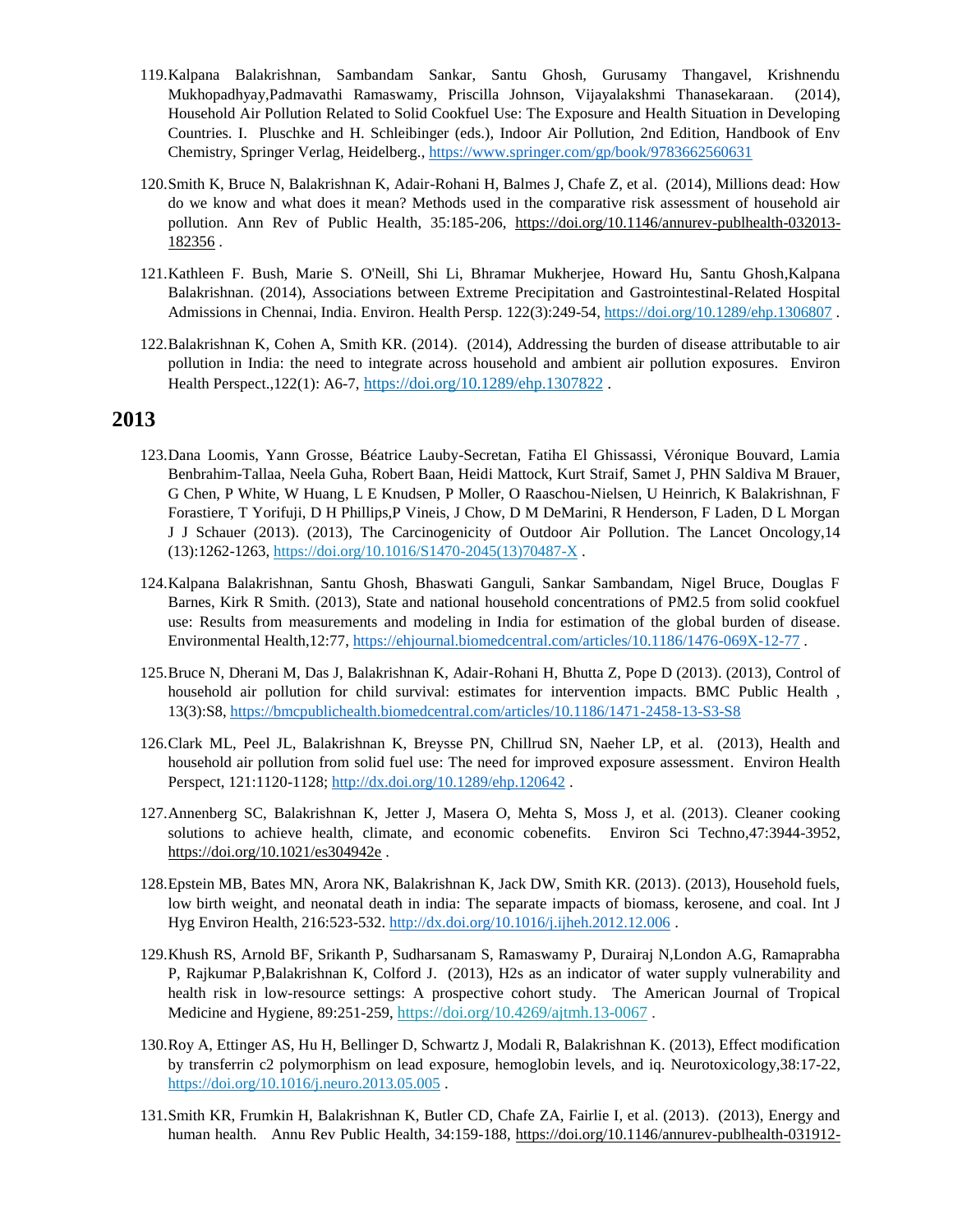- 132.Stephen S Lim, Theo Vos, Abraham D Flaxman, Goodarz Danaei, Kenji Shibuya, Heather Adair-Rohani, Markus Amann, H Ross Anderson, Kathryn G Andrews, Martin Aryee, Charles Atkinson, Loraine J Bacchus, Adil N Bahalim, Kalpana Balakrishnan et al. (2012). (2012), A comparative risk assessment of burden of disease and injury attributable to 67 risk factors and risk factor clusters in 21 regions, 1990-2010: A systematic analysis for the global burden of disease study 2010. The Lancet,380:2224-2260, :[https://doi.org/10.1016/S0140-6736\(12\)61766](https://doi.org/10.1016/S0140-6736(12)61766-8)
- 133.Mukhopadhyay R, Sambandam S, Pillarisetti A, Jack D, Mukhopadhyay K, Balakrishnan K, Vaswani M, Bates MN, Kinney PL, Arora N, & Smith, KR (2012). (2012), Cooking practices, air quality, and the acceptability of advanced cookstoves in Haryana, India: an exploratory study to inform large-scale interventions. Global Health Action; 5[,https://pubmed.ncbi.nlm.nih.gov/22989509/ .](https://pubmed.ncbi.nlm.nih.gov/22989509/)
- 134.D. Majumdar, A. K. Mukherjee, K. Mukhopadhyay, S. Sen. (2012), Variability of BTEX in Residential Indoor Air of Kolkata Metropolitan City. Indoor Built Environ, 21; 3: 374-380, [https://doi.org/10.1177/1420326X11409465](https://doi.org/10.1177%2F1420326X11409465).
- 135.Srikanth P, Sivasubramanian S, Sudharsanam S, Thangavel G, Jagannathan K. (2012), Assessment of Aerobic Bacterial Contamination of Computer Keyboards in a Tropical Setting. Journal of Associations of Physicians of India (JAPI),60, 18-20. [https://www.japi.org/oldwebsitecontent/august\\_2012/04\\_oa\\_assessment\\_of\\_aerobic.html](https://www.japi.org/oldwebsitecontent/august_2012/04_oa_assessment_of_aerobic.html)
- 136.Kalpana Balakrishnan, Bhaswati Ganguli, Santu Ghosh, Sankar Sambandam, Sugata Sen Roy and Aditya Chatterjee. (2012). A spatially disaggregated time-series analysis of the short-term effects of particulate matter exposure on mortality in Chennai, India (2011). Air Quality, Atmosphere & Health, 7: 1-11, <https://link.springer.com/article/10.1007/s11869-011-0151-6> .

- 137.Priscilla Johnson, Kalpana Balakrishnan, Padmavathi Ramaswamy, Santu Ghosh, Muthukumar Sadhasivam, Omprakash Abirami, Bernard W.C. Sathiasekaran, Kirk R. Smith, Vijayalakshmi Thanasekaraan, Arcot S. Subhashini (2011). (2011), Prevalence of Chronic Obstructive Pulmonary Disease in rural women of Tamilnadu: implications for refining disease burden assessments attributable to household biomass combustion. Global Health Action, 4: 7226[, https://doi.org/10.3402/gha.v4i0.7226](https://doi.org/10.3402/gha.v4i0.7226).
- 138.Balakrishnan K, Ramaswamy P, Sambandam S, Thangavel G, Ghosh S, Johnson P,Mukhopadhyay K, Venugopal V, Thanasekaraan V.. (2011), Air pollution from household solid fuel combustion in India: An overview of exposure and health related information to inform health research priorities. Global Health Action., 4: 5638,<https://doi.org/10.3402/gha.v4i0.5638>.
- 139.Krishnendu Mukhopadhyay,Ayyappan Ramalingam,Ragunathan Ramani, Venkatesh Dasu,Aulselvan Sadasivam,Promod Kumar, Shyam Narayan Prasad, Sankar Sambandam, Kalpana Balakrishnan. (2011), Exposures to respirable particulates and silica in and around stone crushing units in Central India. Industrial Health, 49: 221-227. PMID: 21173527, <https://doi.org/10.2486/indhealth.MS1207> .
- 140.Balakrishnan K, Ganguli B, Ghosh S, Sankar S, Thanasekaraan V, Rayudu VN, Caussy H. (2011). Part 1. (2011), Short-term effects of air pollution on mortality: Results from a time-series analysis in Chennai, India. In: Public Health and Air Pollution in Asia (PAPA): Coordinated Studies of Short-Term Exposure to Air Pollution and Daily Mortality in Two Indian Cities. Res Rep Health Eff Inst., Mar;(157):7-44. PMID:21648203, [https://www.healtheffects.org/publication/public-health-and-air-pollution-asia-papa](https://www.healtheffects.org/publication/public-health-and-air-pollution-asia-papa-coordinated-studies-short-term-exposure-air)[coordinated-studies-short-term-exposure-air .](https://www.healtheffects.org/publication/public-health-and-air-pollution-asia-papa-coordinated-studies-short-term-exposure-air)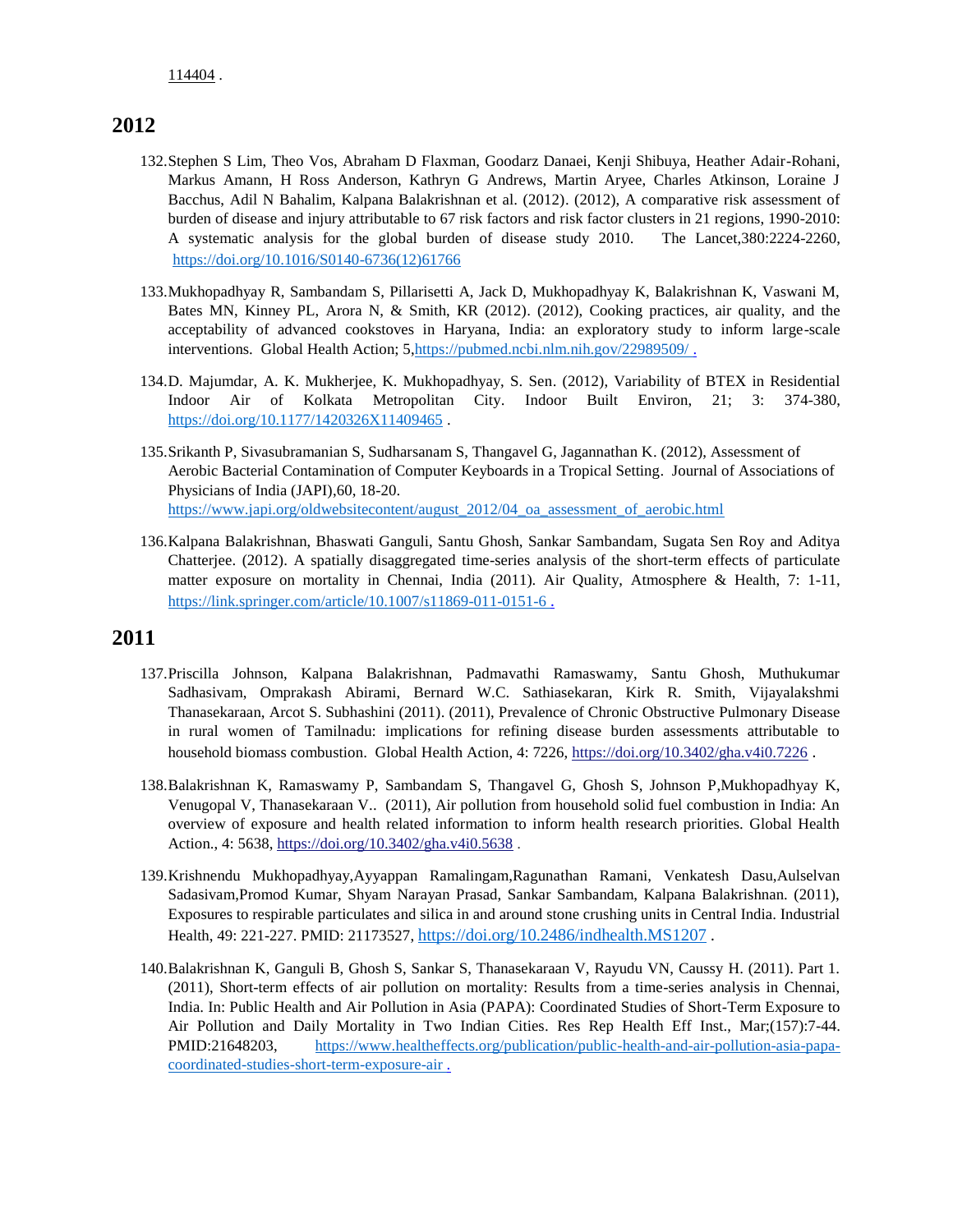- 141.Kavitha Palaniappan,Ananya Roy, Kalpana Balakrishnan, Lakshmi Krishnan, Bhramar Mukherjee, Howard Hu and David C. Bellinger (2011). (2011), Lead exposure and visual-motor abilities in children from Chennai, India. Neurotoxicology , 32(4):465-470. <https://doi.org/10.1016/j.neuro.2011.03.011> .
- 142.Johnson Priscilla, Ramaswamy Padmavathi, Santu Ghosh, Preetha Paul, Sitalakshmi Ramadoss, Kalpana Balakrishnan, Vijayalakshmi Thanasekaraan, AS Subhashini (2011). (2011), Evaluation of mucociliary clearance among women using biomass and clean fuel in a peri-urban area of Chennai: A preliminary study. Lung India, 28 ( 1):30-33, [http://www.lungindia.com/article.asp?issn=0970-](http://www.lungindia.com/article.asp?issn=0970-2113;year=2011;volume=28;issue=1;spage=30;epage=33;aulast=Priscilla;type=0) [2113;year=2011;volume=28;issue=1;spage=30;epage=33;aulast=Priscilla;type=0](http://www.lungindia.com/article.asp?issn=0970-2113;year=2011;volume=28;issue=1;spage=30;epage=33;aulast=Priscilla;type=0) .
- 143.Bush KF, Luber G, Kotha SR, Dhaliwal R, Kapil V, Pascual M, Brown DG, Frumkin H, Dhiman RC,Hess J, Wilson ML, Balakrishnan K, Eisenberg J, Kaur T, Rood R, Batterman S, Joseph A, Gronlund CJ, Agrawal A,Hu H. (2011). (2011), Impacts of Climate Change on Public Health in India: Future Research Directions. Environ Health Perspect, 119:765-770[, https://doi.org/10.1289/ehp.1003000](https://doi.org/10.1289/ehp.1003000) .
- 144.Balakrishnan K, Dhaliwal R, Shah B (2011). (2011), Integrated Urban-Rural Frameworks for Air Pollution and Health-Related Research in India: The Way Forward. Environ Health Perspect 119(1),11-13, <https://doi.org/10.1289/ehp.1003273> .
- 145.Roy A, Hu H, Bellinger DC, Mukherjee B, Modali R, Khaja Nasaruddin, Joel Schwartz, Robert O. Wright, Adrienne S. Ettinger, Kavitha Palaniapan, Kalpana Balakrishnan. (2011), Hemoglobin, Lead Exposure, and Intelligence Quotient: Effect Modification by the Dopamine Receptor D2 Taq IA Polymorphism. Environ Health Perspect, 119(1): 144-149,<https://doi.org/10.1289/ehp.0901878>.
- 146.P. Ramswamy, S. Sambandam, V. Thansekaraan, K. Balakrishnan. (2011), Exposure to Indoor Air Pollutants from Household Cooking and Linkages to Health. Chest, 3: 199-200.
- 147.Suresh Dhaniyala, Praney Dubey, Kalpana Balakrishnan. (2011), Air Quality in rural India: Role of Ultrafine Particles from cookstoves. J. of Air and Waste Management Association, 8: 14-18. [https://www.researchgate.net/publication/286947299\\_Air\\_quality\\_in\\_rural\\_India\\_The\\_role\\_of\\_ultrafine\\_p](https://www.researchgate.net/publication/286947299_Air_quality_in_rural_India_The_role_of_ultrafine_particles_from_cookstoves) [articles\\_from\\_cookstoves .](https://www.researchgate.net/publication/286947299_Air_quality_in_rural_India_The_role_of_ultrafine_particles_from_cookstoves)
- 148.Banani Mukhopadhyay and Krishnendu Mukhopadhyay. (2011), Applications of the Carrier Free Radioisotopes of Second Transition Series Elements in the Field of Nuclear Medicine. Journal of Nuclear Medicine and Radiation Therapy, 2011,2:115, [https://www.hilarispublisher.com/open-access/applications](https://www.hilarispublisher.com/open-access/applications-of-the-carrier-free-radioisotopes-of-second-transition-series-elements-in-the-field-of-nuclear-medicine-2155-9619.1000115.pdf)[of-the-carrier-free-radioisotopes-of-second-transition-series-elements-in-the-field-of-nuclear-medicine-](https://www.hilarispublisher.com/open-access/applications-of-the-carrier-free-radioisotopes-of-second-transition-series-elements-in-the-field-of-nuclear-medicine-2155-9619.1000115.pdf)[2155-9619.1000115.pdf .](https://www.hilarispublisher.com/open-access/applications-of-the-carrier-free-radioisotopes-of-second-transition-series-elements-in-the-field-of-nuclear-medicine-2155-9619.1000115.pdf)

- 149.Kalpana Balakrishnan, Ayyappan Ramalingam, Venkatesan Dasu, Jeremiah Chinnadurai Stephen, Mohan Raj Sivaperumal, Deepan Kumarasamy, Krishnendu Mukhopadhyay, Santu Ghosh and Sankar Sambandam. (2010), Case studies on heat stress related perceptions in different industrial sectors in Southern India. Global Health Action. ,3: 5635[, https://doi.org/10.3402/gha.v3i0.5635](https://doi.org/10.3402/gha.v3i0.5635) .
- 150.Benjamin F. Arnold, Ranjiv S. Khush, Padmavathi Ramaswamy, Alicia G. London, Paramasivan Rajkumar, Prabhakar Ramaprabha, Natesan Durairaj, Alan E. Hubbard, Kalpana Balakrishnan, and John M. Colford, Jr. (2010), Causal inference methods to study nonrandomized, preexisting development interventions. Proc. Natl. Acad. Sci., 107 (52) 22605-22610; <https://doi.org/10.1073/pnas.1008944107> .

- 151.Ananya Roy, Howard Hu, David C. Bellinger, Kavitha Palaniapan, Robert O. Wright, Joel Schwartz, Kalpana Balakrishnan. (2009), Predictors of Blood Lead in Children in Chennai, India. Int. J. Occup. Env. Health. , 15 (4) : 351-359. <https://doi.org/10.1179/oeh.2009.15.4.351>.
- 152.Ananya Roy, David Bellinger, Howard Hu, Joel Schwartz, Adrienne S. Ettinger, Robert O. Wright, Maryse Bouchard, Kavitha Palaniappan, Kalpana Balakrishnan. (2009), Lead Exposure and Behavior among Young Children in Chennai, India. Environ. Health Persp. 10: 1607-1611,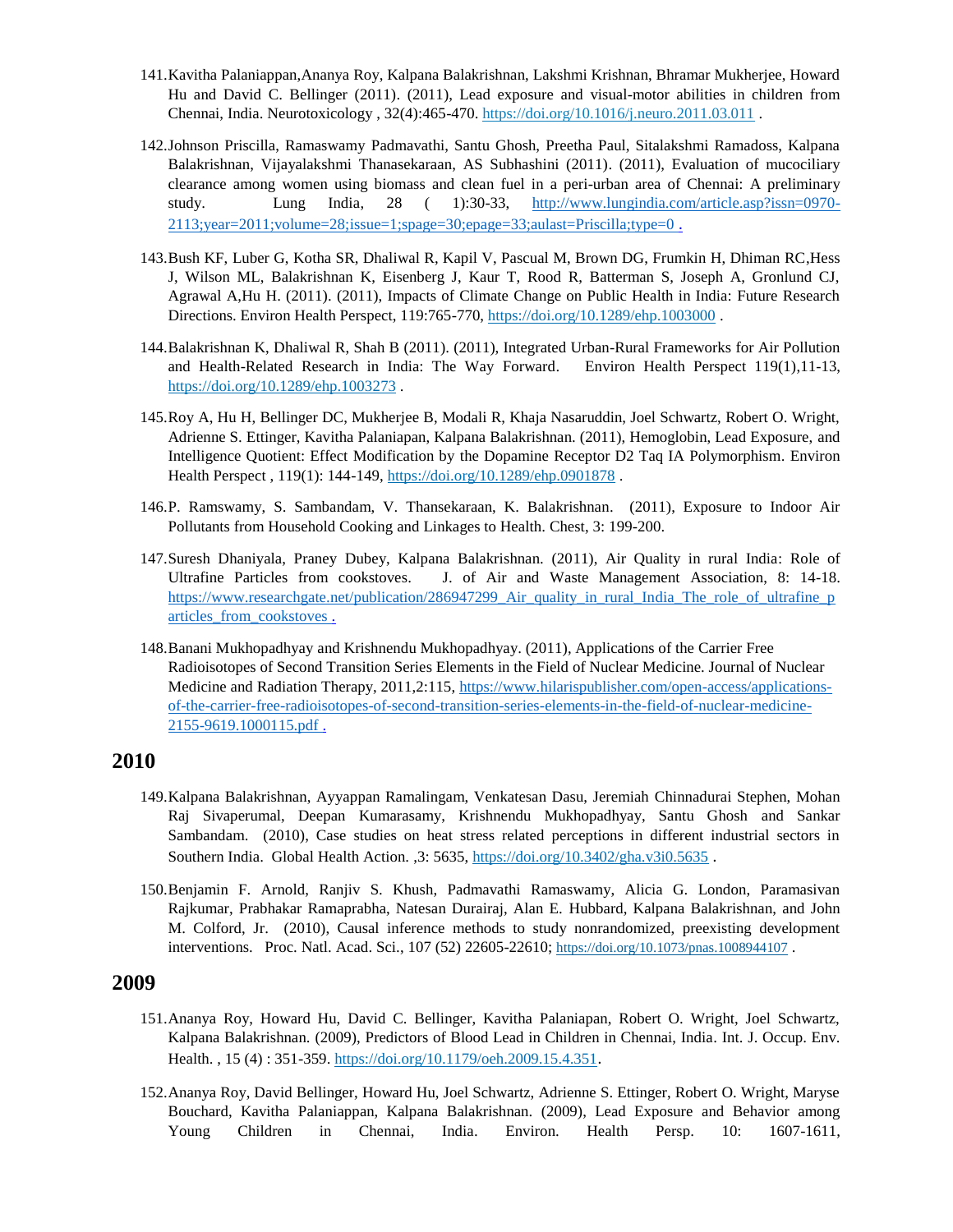<https://doi.org/10.1289/ehp.0900625> .

- 153.Ramalingam, A.; Sambandam, S.; Paramasivan, R.; Balakrishnan, K. (2009), Work-related heat stress concerns in automotive industries: a case study from Chennai, India. Global Health Action, North America, <https://doi.org/10.3402/gha.v2i0.2060> .
- 154.Gottesfeld, P; Nicas, M; Kephart, JW; Balakrishnan, K; Rinehart, R. (2009), Reduction of respirable silica following the introduction of water spray applications in Indian stone crusher mills. Int. J. Occup. Environ. Health, 14 (2): 94-103, [https://ascelibrary.org/doi/10.1061/%28ASCE%290733-](https://ascelibrary.org/doi/10.1061/%28ASCE%290733-9372%282006%29132%3A3%28405%29) [9372%282006%29132%3A3%28405%29](https://ascelibrary.org/doi/10.1061/%28ASCE%290733-9372%282006%29132%3A3%28405%29)

## **2006**

- 155.Sivacoumar, R; Jayabalou, R; Swarnalatha, S; Balakrishnan, K. (2006), Particulate matter from stone crushing industry: Size distribution and health effects. J. Env. Eng., 132 (3): 405-414, <https://ascelibrary.org/doi/10.1061/%28ASCE%290733-9372%282006%29132%3A3%28405%29>
- 156.Straif K., Baan R., Grosse Y., Secretan B., Ghissassi F.E., Cogliano V., Smith K., Chen G., White P., Gao Y.-T., Yu I.T., Sinton J., Balakrishnan K., Romieu I., Chapman R.S., Bruce N., Barnes D., Bond J., DeMarini D., Lan Q., Lewtas J., Reed M.D., Wallace L., Wu A., Zhang J. (2006), Carcinogenicity of household solid fuel combustion and of high-temperature frying (2006). The Lancet Oncology., 7(12):977- 978.

## **2005**

- 157.Jin, YL; Zhou, Z; He, GL; Wei, HZ; Liu, J; Liu, F; Tang, N; Ying, B; Liu, YC; Hu, GH; Wang, HW; Balakrishnan, K; Watson, K; Baris, E; Ezzati, M. (2005), Geographical, spatial, and temporal distributions of multiple indoor air pollutants in four Chinese provinces. Env.Sci. Technol., 39 (24): 9431-9439[, https://doi.org/10.1016/S1470-2045\(06\)70969-X](https://doi.org/10.1016/S1470-2045(06)70969-X).
- 158.Hu, H; Balakrishnan, K. (2005), The environment & health: an emerging area of research in India. Ind. J. Med. Res., 121 (6): 711-715, [https://www.researchgate.net/publication/7707106\\_The\\_environment\\_health\\_An\\_emerging\\_area\\_of\\_res](https://www.researchgate.net/publication/7707106_The_environment_health_An_emerging_area_of_research_in_India) [earch\\_in\\_India](https://www.researchgate.net/publication/7707106_The_environment_health_An_emerging_area_of_research_in_India)
- 159.Bellinger, DC; Hu, H; Kalaniti, K; Thomas, N; Rajan, P; Sambandam, S; Ramaswamy, P; Balakrishnan, K. (2005), A pilot study of blood lead levels and neurobehavioral function in children living in Chennai, India. Int. J. Occup. Env. Health, 11 (2): 138-143[, https://doi.org/10.1179/oeh.2005.11.2.138](https://doi.org/10.1179/oeh.2005.11.2.138) .
- 160.He, GL; Ying, B; Liu, J; Gao, SR; Shen, S; Balakrishnan, K; Jin, YL; Liu, F; Tang, N; Shi, K; Baris, E; Ezzati, M. (2005), Patterns of household concentrations of multiple indoor air pollutants in China. Env. Sci. Technol., 39 (4): 991-998, <https://doi.org/10.1021/es049731f>.

## **2004**

161.Balakrishnan, K; Sambandam, S; Ramaswamy, P; Mehta, S; Smith, KR. (2004), Exposure assessment for respirable particulates associated with household fuel use in rural districts of Andhra Pradesh, India. J. Expo. Anal. Env. Epidemology,14: S14-S25 Suppl. 1. [https://www.nature.com/articles/7500354 .](https://www.nature.com/articles/7500354)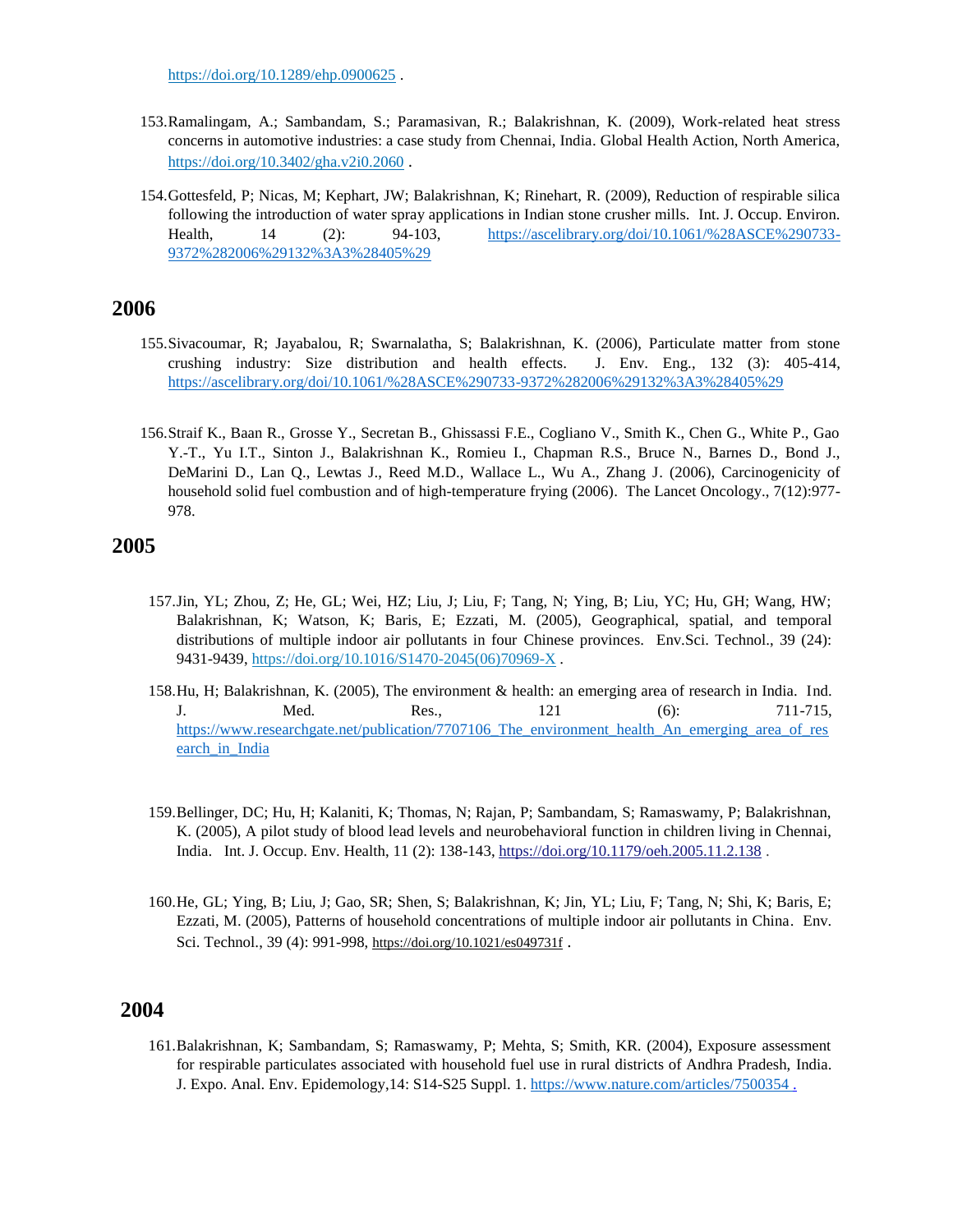- 162.Suk, WA; Ruchirawat, KM; Balakrishnan, K; Berger, M; Carpenter, D; Damstra, T; de Garbino, JP; Koh, D; Landrigan, PJ; Makalinao, I; Sly, PD; Xu, Y; Zheng, BS. (2003), Environmental threats to children's health in Southeast Asia and the Western Pacific. Env. Health Perspect. 111 (10): 1340- 1347.<https://doi.org/10.1289/ehp.6059> .
- 163.Balakrishnan, K; Parikh, J; Sankar, S; Padmavathi, R; Srividya, K; Venugopal, V; Prasad, S; Pandey. (2003), VL Daily average exposures to respirable particulate matter from combustion of biomass fuels in rural households of southern India. Envrion. Health Perspect, 10 (11): 1069-1075, <https://doi.org/10.1289/ehp.021101069> .
- 164.K Balakrishnan, S Mehta, S Kumar, P Kumar. (2003), Exposure to Indoor air pollution: Evidence from Andhra Pradesh, India (2003). World Health Organisation Regional Health Forum, 7; 1: 56-59. [https://www.researchgate.net/publication/285730284\\_Exposure\\_to\\_indoor\\_air\\_pollution\\_Evidence\\_fr](https://www.researchgate.net/publication/285730284_Exposure_to_indoor_air_pollution_Evidence_from_Andhra_Pradesh_India) [om\\_Andhra\\_Pradesh\\_India](https://www.researchgate.net/publication/285730284_Exposure_to_indoor_air_pollution_Evidence_from_Andhra_Pradesh_India)

- 165.Balakrishnan K, Sankar S, Padmavathi R, Mehta S, Smith KR. (2002), Respirable particulate levels in rural households of Andhra Pradesh, India - daily concentrations and exposures (2002). J. Environ. Studies and Policy, 5 (2): 87-97. [http://www.indiaenvironmentportal.org.in/content/255811/respirable-particulate-levels-in-rural](http://www.indiaenvironmentportal.org.in/content/255811/respirable-particulate-levels-in-rural-households-of-andhra-pradesh-india-daily-concentrations-and-exposures/)[households-of-andhra-pradesh-india-daily-concentrations-and-exposures/](http://www.indiaenvironmentportal.org.in/content/255811/respirable-particulate-levels-in-rural-households-of-andhra-pradesh-india-daily-concentrations-and-exposures/)
- 166.S. Sankar, R.Padmavathi, K.Balakrishnan, V.Thanasekharaan. (2002), Exposures to respirable particulate matter from bio-fuel combustion and pulmonary function in women of rural households in Southern India. A preliminary report. Biomedicine. ,22:31-37, https://www.researchgate.net/publication/290328495 Exposures to respirable particulate matter [from\\_bio](https://www.researchgate.net/publication/290328495_Exposures_to_respirable_particulate_matter_from_bio-fuel_combustion_and_pulmonary_function_in_women_of_rural_households_in_southern_India_A_preliminary_report)fuel combustion and pulmonary function in women of rural households in southern India A preliminary report.

## **2001**

- 167.Padmavathi R, Balakrishnan K, Shankar S., Srividya K, Vidya R, Swarna P. (2001), Pulmonary Functions of rural South Indian Women. Biomedicine, 21(1) :23-28. [https://www.researchgate.net/publication/289308620\\_Pulmonary\\_functions\\_of\\_normal\\_south\\_indi](https://www.researchgate.net/publication/289308620_Pulmonary_functions_of_normal_south_indian_rural_women) [an\\_rural\\_women](https://www.researchgate.net/publication/289308620_Pulmonary_functions_of_normal_south_indian_rural_women)
- 168.Parikh, J; Balakrishnan, K; Laxmi, V; Biswas, H. (2001), Exposure from cooking with biofuels: pollution monitoring and analysis for rural Tamil Nadu, India. Energy ,26 (10): 949-962, [https://doi.org/10.1016/S0360-5442\(01\)00043-3](https://doi.org/10.1016/S0360-5442(01)00043-3) .

#### **1991**

169.Balakrishnan, K, Padgett, J, Cone, R. A. (1991), Calcium Flux in Rod Outer Segment Membranes: Modulation by sulfhydryl reagents. Investigative Ophthalma.Vis.Sci., 31/4:176.